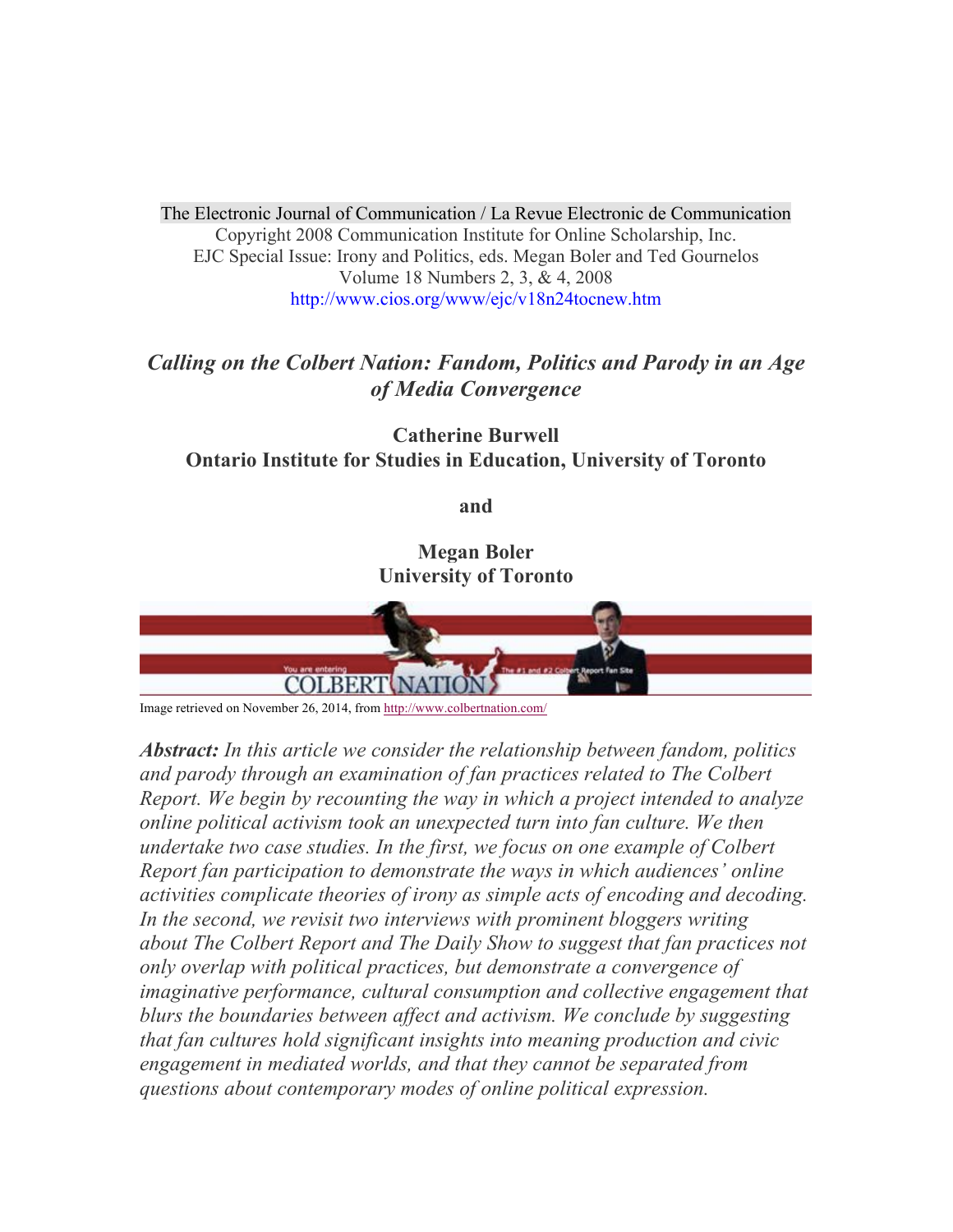What is the relationship between fandom, politics and parody? In this article we recount what happened when a project intended to analyze online political activism took an unexpected turn into fan culture. Although we at first resisted this shift, we soon realized that an examination of digital public spheres could not overlook fans' readings, performances and communities. In fact, we found that fan practices troubled – and in doing so deepened – our conceptualizations of both ironic expression and political engagement. As researchers interested in the use of irony as a denaturalizing critique, we discovered that taking into account fan reception broadened our understanding of the way irony functions not only as a textual strategy, but as a complex social interaction between ironist and audience. And as theorists intent on rethinking notions of citizenship and democracy in the context of emerging new media practices, we found that fan-like feelings and values (including interest, affinity and sociability) intersected with and illuminated the more explicitly "political" activities we had set out to trace.

------------------------------------------------------------------------------------------------

In the three sections that follow, we discuss a variety of fan activities related to *The Colbert Report*, which in a very short time has gathered a large fan following, known, collectively, as "The Colbert Nation." We begin by describing our first encounters with the online fan sites and user-generated content that have sprung up around *The Daily Show* and *The Colbert Report*, and the kinds of questions these provoked for our work. We then focus on one example of fan participation – fans' attempts to name a bridge after Stephen Colbert – to demonstrate the ways in which interpretative practices complicate theories of irony as simple acts of encoding and decoding, and instead reveal the ways in which audiences "make irony happen" (Hutcheon, *Irony* 118). In the final section, we turn to two interviews conducted within our research project in order to examine fan practices such as blogging, archiving and discussing. Adding to the insights of recent theorists of both fandom and public spheres – including Henry Jenkins, Liesbet van Zoonen and Noortje Marres – we argue that fan practices not only overlap with political practices, but also demonstrate a convergence of imaginative performance, cultural consumption and collective engagement that blurs the boundaries between affect and activism. Taken together, these observations suggest that fan cultures not only cannot be separated from questions about contemporary modes of online political expression, but that they hold significant insights into meaning production and civic engagement in mediated worlds. Writing in their introduction to *Fandom*, Gray, Sandvoss and Harrington suggest that within the third and most recent wave of fan studies, "fandom is no longer an object of study in and of itself"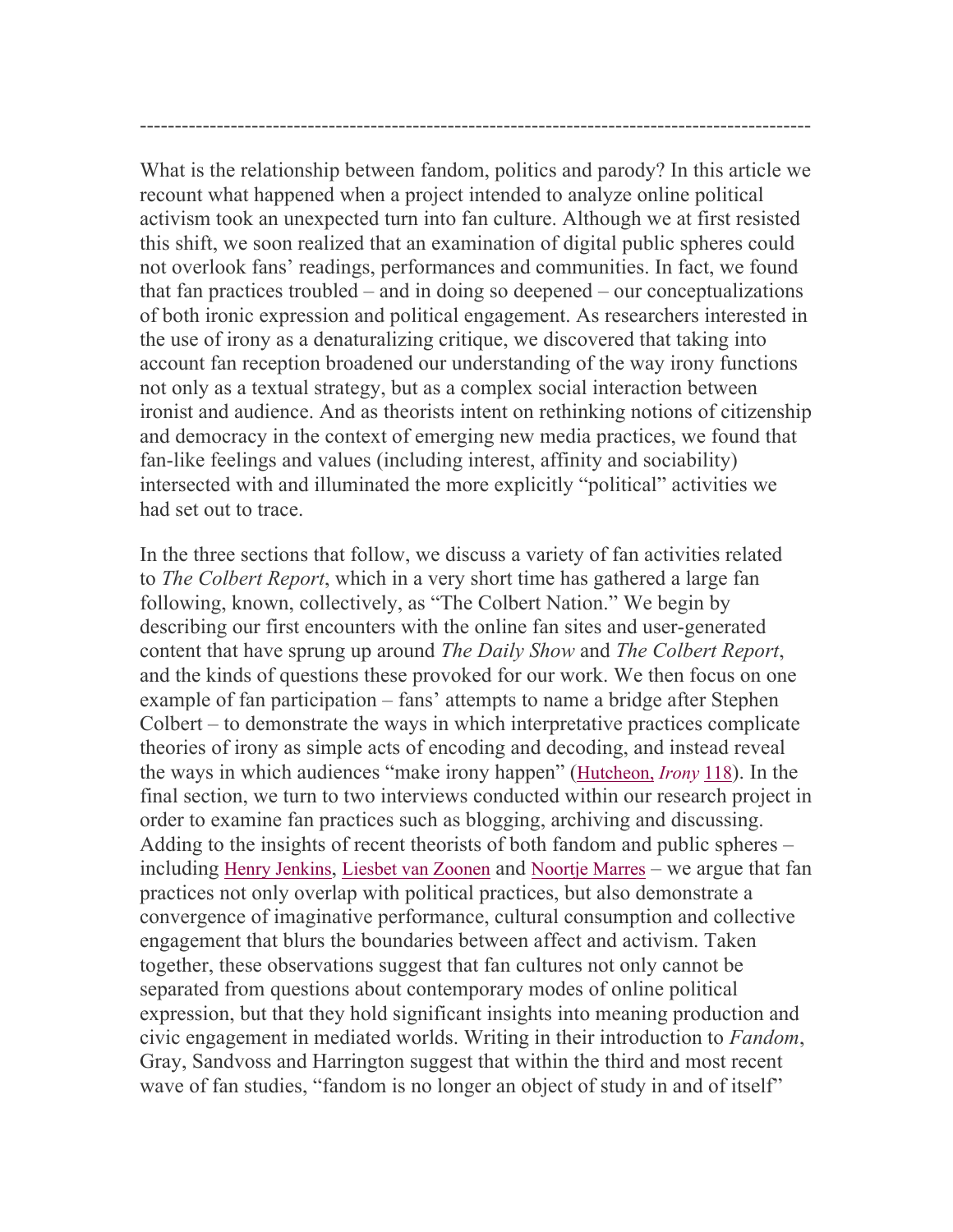but rather a means f or investigating modern life (9). Here, we attempt to do just that, drawing on both our reactions to and insights into fan engagement to enlarge our understanding of contemporary political life.

## **I. "If you want politics, go away": Early encounters with fan culture**

In the fall of 2005 we began the first phase of inquiry on "Rethinking Media, Democracy and Citizenship," a qualitative research project designed to investigate political engagement through online networks. Our key questions included:

- How are digital media being used creatively to build communicative networks for political debate and social activism?
- What are users' and producers' motivations for engaging in online dialogue?
- Do online participants feel they have a public voice? Do they have a sense of political efficacy?

Four sites of online civic engagement were selected as spaces through which to explore these questions: MoveOn's Bushin30seconds campaign, political blogs, independently produced viral videos, and most relevant here, online discussions and blogs devoted to *The Daily Show*. At this early stage, our work on *The Daily Show* appeared to be straightforward. We intended to locate websites, blogs and discussion boards dedicated to the show, and once found, analyze and code them. Within the first few days of searching, however, we realized that our work was complicated by issues of both quantity and content. The search term "daily show" yielded more than three hundred thousand hits on Google Blog, and over one million on Google. Not only were we surprised by how frequently *The Daily Show* was referred to, but also by the wide range of contexts in which it was mentioned. Blogs devoted to celebrity gossip, entertainment news, television reviews, and political commentary on both the right and left took up *The Daily Show*; discussions of the program appeared, predictably, on boards dedicated to comedy, entertainment, and politics, but also on forums designated for the discussion of sports, music and family. Also notable were a large number sites devoted entirely to the *Daily Show* and Jon Stewart, with titles such as the *Jon Stewart Intelligence Agency*, *The Jon Stewart Shrine*, and *The Stewart Supremacist Site*. Because we were looking for extended reflections on the program, these held special interest for us. But they also presented a conundrum. The project was about online spaces for civic participation and the possibility for new modes of political activism. Yet most of these sites devoted exclusively to the show demonstrated more interest in cast changes than political change, and in Jon Stewart's "manliness" than his critique of mainstream media. As one of *The Daily Show*'s most prolific fans,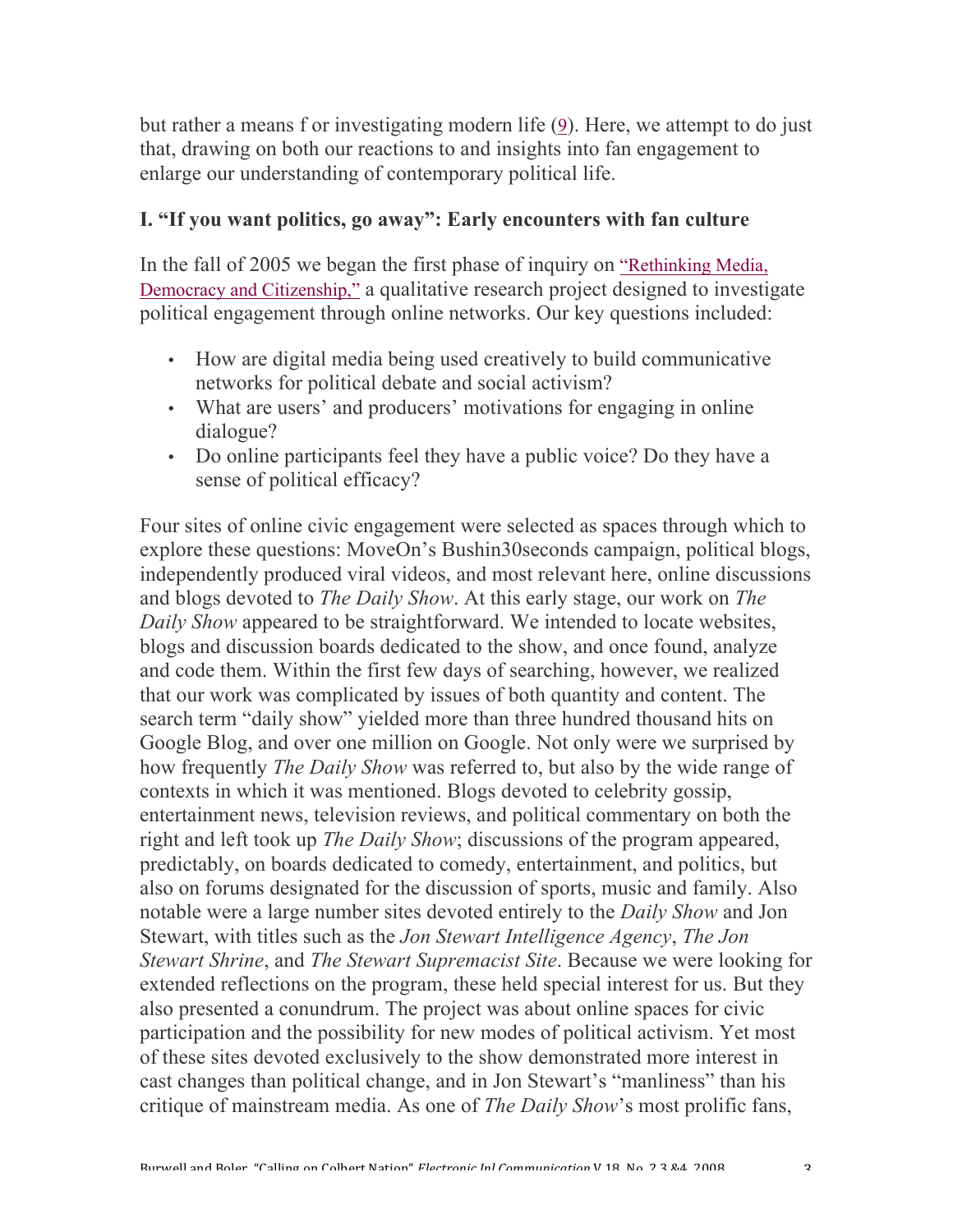Anita, wrote succinctly in the subtitle of her blog, "If you want politics, go away."

We had, in short, entered the realm of Jon Stewart fandom, which included fan listings, fan forums, blogs and personal websites. Features of these sites are varied, and incorporate spaces for fans to interact with one another, contribute expressive visual and written content, read more about their fan object, and link to relevant sites and articles. The *Jon Stewart Intelligence Agency*, for example, which bills itself as "the biggest, unofficialest, scariest, funniest Jon Stewart fan cult club on the net," includes a discussion forum, a space for fans to contribute fan fiction, poetry and essays, and a "Jon News" mailing list. On *Commentary on the Daily Show with Jon Stewart*, fans can download screen caps, read transcripts, and skim pages of quotations from past shows. And on *The Jon Stewart Experience*, one of the most recent *Daily Show* fan sites, readers can participate in "The Daily Show Online Edition," in which fans collectively write imaginary segments for program, including openers, fake news segments, interviews and moments of Zen.

The significance of these sites did not elude us entirely. In our field notes and meetings, we discussed the similarities between these sites and some of the political blogs, which were just as likely as the fan sites to relate gossip, such as the birth of Jon Stewart's second child or the appearance of a celebrity guest. We also noted the important role that these sites played in providing public archives of televisual material. Despite the anti-political subtitle of her blog, for example, one of Anita's many *Daily Show* pages provides transcripts of Stewart's interviews with Howard Dean and John Kerry prior to the 2004 election, forcing us to ask questions about what might count as politically significant activity, and about how the political is defined, and by whom. Finally, we were pushed to ask just why Jon Stewart and a program which regularly critiqued the mainstream media and challenged the government might become the objects of such intense fan feeling.

But even as we were able to recognize these challenges, we were, at this early point in our thinking, unable – or perhaps unwilling – to make connections between these fan sites and the more overt political motivation apparent in the Bushin30seconds videos or the political blogs. This oversight might be explained by the historical marginalization of fans and fandom. Even as fan practices move into the mainstream and fans themselves become coveted audiences, fans and fandom continue to be stereotyped as irrational, emotional and most relevant here, as peripheral to the political sphere. As van Zoonen has written, fandom and citizenship are constructed within modernist political discourse as two very different entities: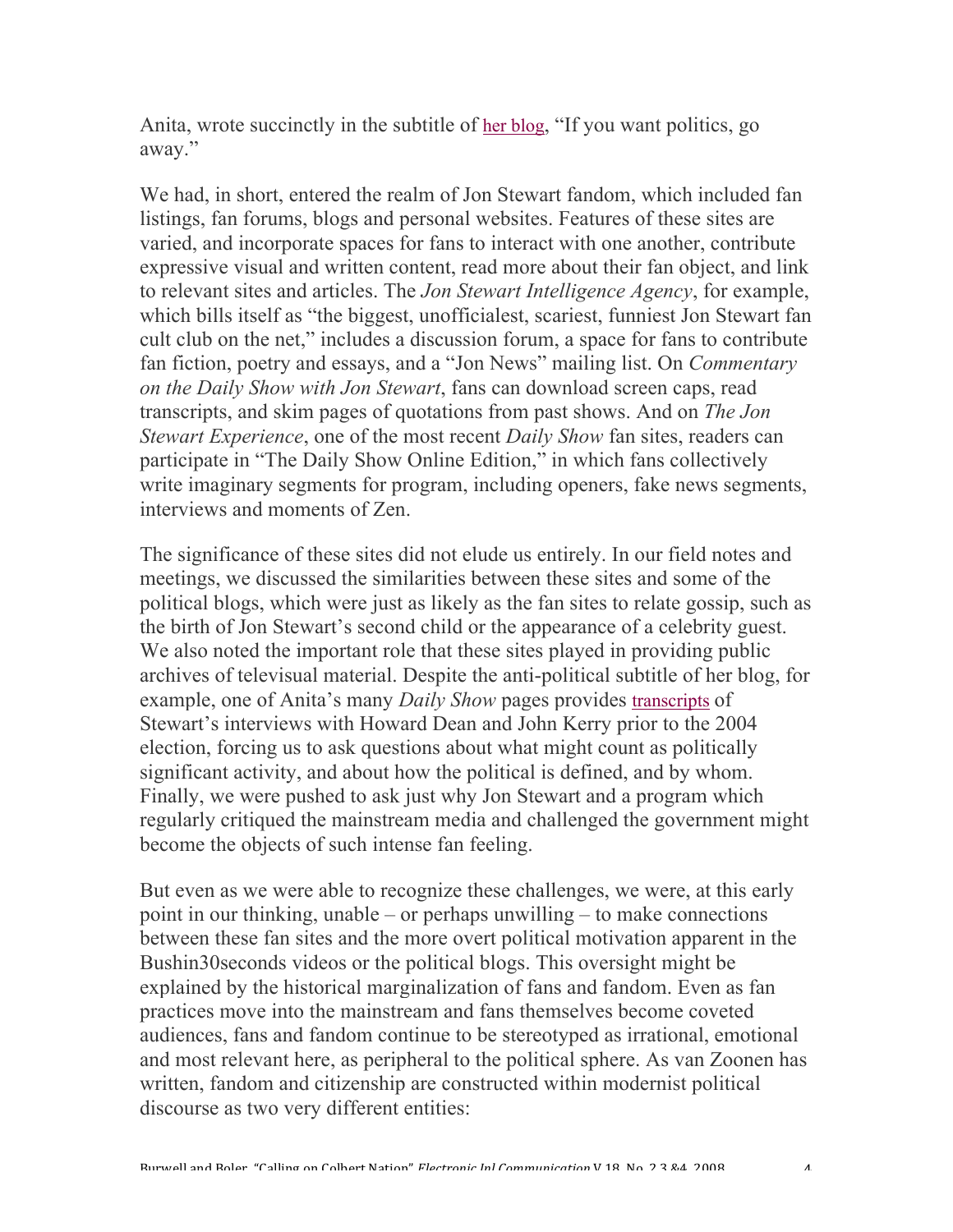Supposedly, entertainment brings audiences composed of fans into being, whereas politics produces publics composed of citizens. Audiences and publics, fans and citizens, are thus constructed as involving radically different social formations and identities (56).

This apparent division between entertainment and politics has recently been challenged by a number of scholars. Jenkins (*Convergence Culture*), like van Zoonen, notes the potential for political organizing within fans' collective activities, while Baym argues that the "discursive integration" of media genres such as news and comedy lead to potentially innovative formats and approaches to politics. Gray similarly suggests that the 'irrational' language of television parody can be used "to lodge rational complaints, and to inspire rational thought" (*Simpsons, 104*). However, by eventually making the decision to focus our searches and analysis on responses to Jon Stewart's appearance on *Crossfire*, a decision that both reduced the quantity of material and also yielded more explicitly political reactions, we effectively side-stepped *The Daily Show* fans and fandom – and its attendant questions around reception, pleasure, sociability and affect – during the first year of our study.

While our research and theorizing from the responses to Stewart's *Crossfire* appearance yielded both rich data about citizens' dissatisfaction with mainstream media and theoretical insights into the role of satire in political expression, our dormant questions around fan practices were awakened when our attention turned to *The Colbert Report*. Indeed, it is difficult to think about the program *without* taking into account fans, for the program has not only assigned its audience the role of the "Colbert Nation," but has also generated a flurry of fan activity. At the invitation of Colbert and the program's producers, fans have created videos featuring Colbert as a Jedi warrior, changed numerous Wikipedia pages, and stuffed an online ballot with 17 million votes in order to name a Hungarian bridge after the late-night cable host. Of their own accord, fans have also initiated several thriving fan sites dedicated to *The Colbert Report*, organized protests in support of striking writers, and devoted countless threads to discussion of the show. The level of audience input into the show, as well as the producers' public recognition of fans, have lead both critics and fans to remark on the program's online experiments and its high degree of interactivity. Journalist Rachel Sklar remarked in *The Huffington Post* "The people behind *The Colbert Report* may be the smartest minds in television: While everyone else frets about YouTube, web TV, and platform integration, Stephen Colbert & Co. are already galvanizing the online to action and integrating fan content into the show." Echoing a common feeling of audience empowerment and even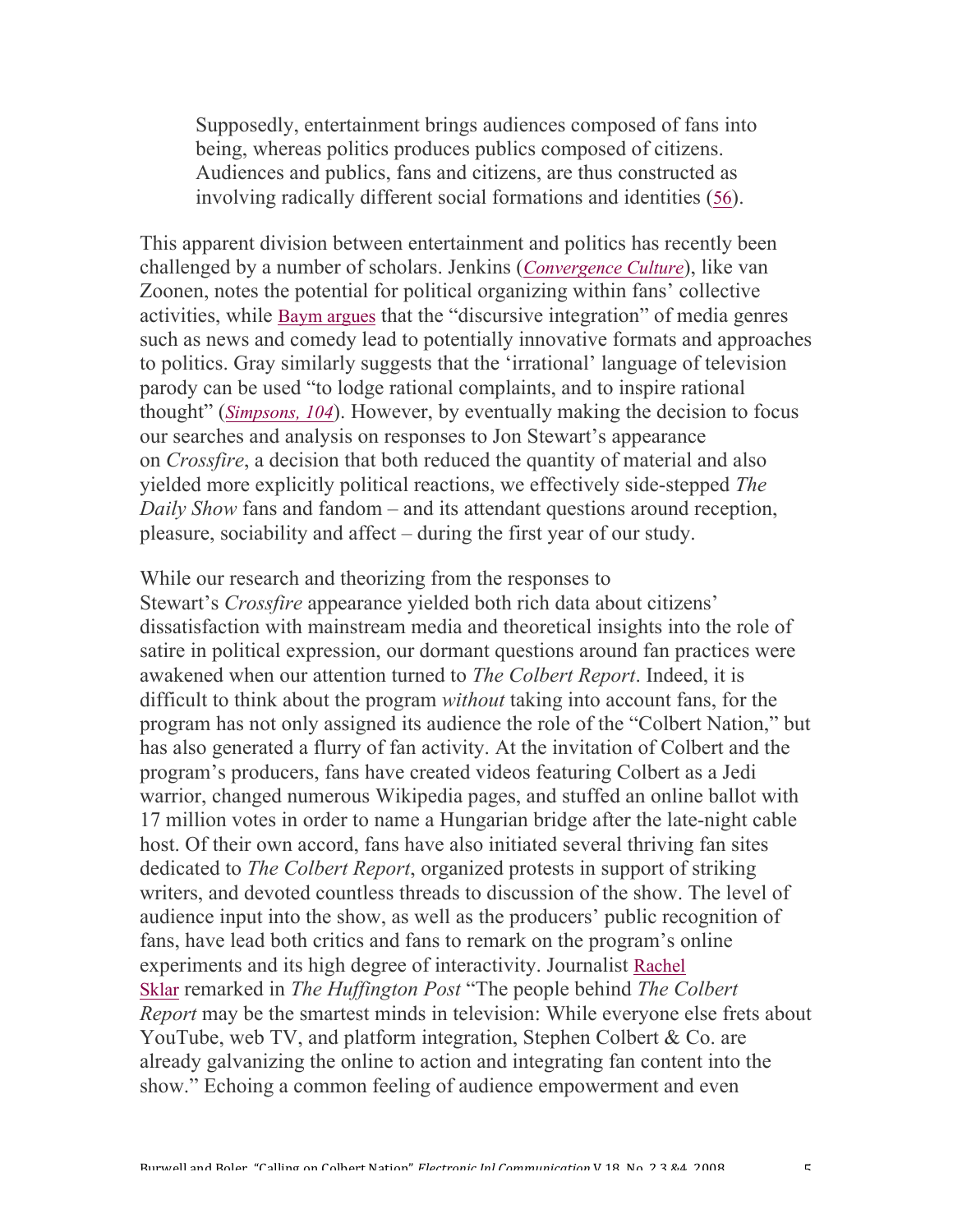intimacy, one fan enthused "Other fandoms are just passively running alongside the limos of their objects of fanship; we're doing a tango with ours" (SailorPtah). And Stephen Colbert himself has noted the role fans played in generating response to his speech at the White House Press conference by creating and circulating images and video. In more than one interview, Colbert has suggested that fans are essential to the *Report*, that they "are a character in a scene I'm playing" (Snierson), pointing towards a key role for the audience in the creation of parody.

Given the visibility of this fan activity, it was no longer possible to see fan culture as peripheral to our questions about the public sphere and citizenship. Clearly there were complicated relationships – including parallels, intersections and oppositions – between fan activity, political expression and activism that could not be set aside. Our decision to think about fan activity within the scope of our project led us in two directions. First of all, we began a discursive analysis of fan activities related to *The Colbert Report*, looking at official websites, fan blogs, discussion boards and the program itself, this time with the intention of tracing the relationships between fan activity, online political participation and the uses of irony by both fan audiences and producers. Secondly, we revisited a number of our interviews with bloggers and digital media producers, with an eye to identifying the role that fandom and fannish feelings for *The Daily Show* and *The Colbert Report* played in their online and offline political activities. In both cases, as we describe below, our research into fan practices productively complicated our initial conceptualizations, and led us to an awareness of the possibilities inherent within a rethinking of parody and politics through a focus on the communicative, productive and pleasurable aspects of fandom*.*

## **II. Building a bridge from ironist to audience: How fans complicate ironic intentions**

On the first broadcast of *The Colbert Report*, host Stephen Colbert, puffed up with the Bill O'Reilly persona that would become his trademark, announced to his studio audience and viewers:

This show is not about me. No, this program is dedicated to you, the heroes. And who are the heroes? The people who watch this show, average hard-working Americans. You're not the elites. You're not the country club crowd. I know for a fact my country club would never let you in….You're the folks who say something has to be done. And you're doing something. You're watching TV.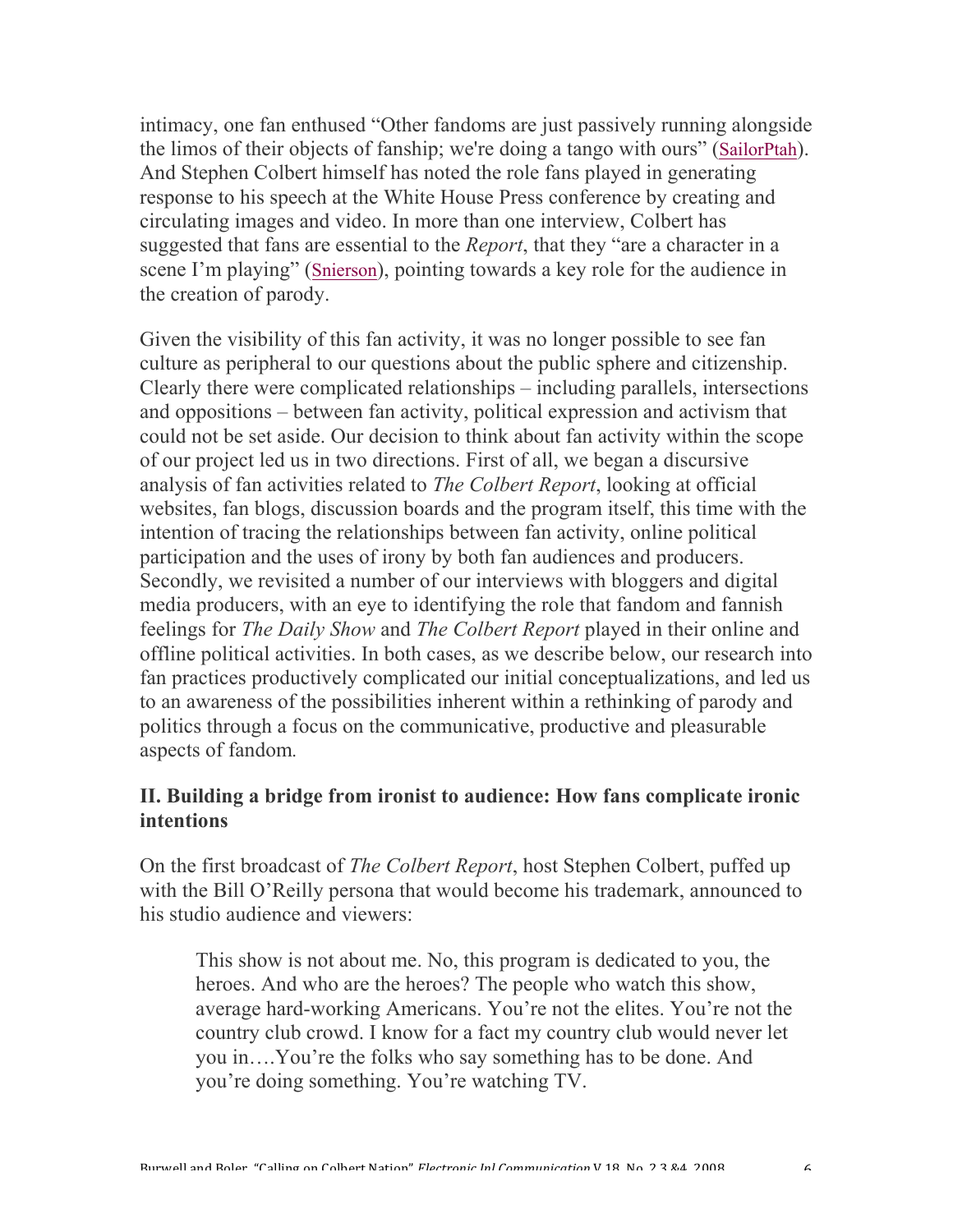In the same way that "truthiness," also introduced in this very first episode, would become key to Colbert's critique of mainstream media and politics, so too would his direct appeal to the television audience become a central mode of address within the program. Dedicating his program to the American "heroes" who watch TV, he mocks the right-wing media pundits who condescendingly celebrate a manufactured, one-dimensional representation of the "common people" while speaking from a place of elite privilege. Yet even as the opening address works as a parody of attention-seeking media personalities, it does, as subsequent shows and fan activities attest, have the very real effect of naming and creating an audience; it is, in the manner of postmodern parody generally, a "doubly coded" address, undercutting but also lending legitimacy to that which it parodies (Hutcheon, *Postmodernism,* 97) . As the program continues, Colbert and the show's writers will refine their relationship to the audience, not only interpolating it as the Colbert Nation but asking it to take part in a number of online activities and pranks. But even in these very first moments, the writers' invitation for the audience to participate in the parody is evident, a participation that will both extend the parody's reach, but also risk reinscribing the cult of celebrity it intends to ridicule.

In his reading of the "Better Know a District" segment of *The Colbert Report*, Geoffrey Baym undertakes a thoughtful analysis of the program's use of parody. Arguing against those critics who suggest that the program promotes a cynical attitude to politics by engaging in postmodern forms of theatrical spectacle and simulation, Baym demonstrates how the segment recasts politics as a form of play (9) not as mere indulgence, but rather as a critique of the right wing's cynical cooption of postmodern skepticism and its consistent undermining of the deliberative process. Baym provides us with a useful and insightful interpretation of the program as "a satire of *provocation*" (9, italics in original) that uses parody and ironic inversion to stimulate questions, puncture certainties and denaturalize mainstream media representations. By focusing on the BKAD segment, Baym is als o able to assess the program's effectiveness as a resource for political knowledge. But for all that it accomplishes, such a focus sets aside the element of audience activity that fans, critics and the program's producers all insist is not only unique, but crucial to the parody's success.

Literary theorist Linda Hutcheon argues that the act of interpretation is essential to an understanding of the ways in which irony and parody (as a form of ironic representation) work. For Hutcheon, irony is marked above all else by its complexity. This complexity lies in part within irony's ability to function in the service of a wide array of political interests, what Hutcheon identifies as its "transideological" status (*Irony, 10*). Employing irony, parody is similarly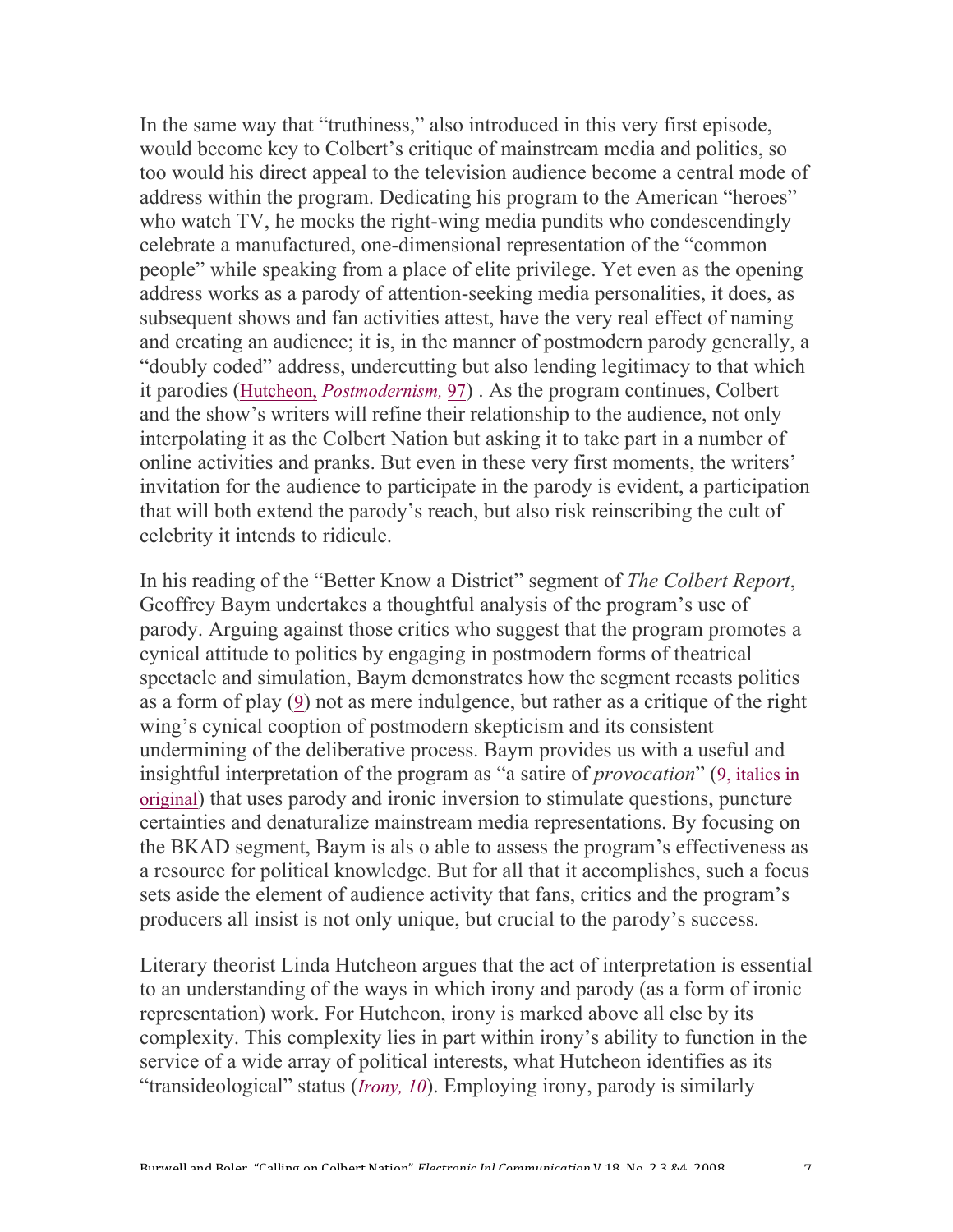politicized, particularly in the way it acts as a kind of "complicitous critique," destabilizing but also legitimizing dominant ideologies (*Postmodernism, 104*). But the complications of irony arise equally from its "social and interactive dimensions" (*Irony, 10*). "With irony," Hutcheon writes, there are "dynamic and plural relations amo ng the text or utterance (and its context), the so-called ironist, the interpreter, and the circumstances surrounding the discursive situation; it is these that mess up neat theories of irony" (*Irony, 11*). Within such a conceptualization, audiences – always situated – do not simply receive or "get" irony, but rather "make it happen" (*Irony, 11*). This makes irony less a technique than an event or happening, one in which interpreter and interpretation play a central role. It also makes irony "risky business," as Hutcheon suggests in the title of her opening chapter, for meanings are constantly in flux and always relational, neither prescribed nor guaranteed.

Hutcheon's illuminating readings of irony and parody – of the always politicized scene of their work, where meanings are collectively and contextually generated – provides a crucial re-orientation that not only allows us to recognize the role the audiences play in making irony happen, but also help us to realize just how complex and unpredictable such interpretive activities and communities can be. For, as we have already hinted, many of the activities of the Colbert Nation are as like to reinforce hegemonic discourses as to provoke new insights and challenges to existing relations. Whether initiated by fans or encouraged by the show's producers, Colbert Nation fan practices cannot be understood merely as additions to Colbert's parody. Though the show's producers may indeed consider the audience, to paraphrase Colbert himself, a character in a larger satirical scene, fans' generation of ironic meanings can be neither guaranteed nor wholly directed by the program's producers. Indeed, as Hutcheon reminds us, irony is an ambiguous communicative tool that can shift, change and alter understandings and actions, where the ironist's intention is open to redirection from many sources, both interpretative and contextual. While there are any number of Colbert Nation fan sites and practices through which we might observe this instability, the complexity of ironic interpretation is particularly evident in one fan "event" in which audience members were encouraged to name a bridge in Hungary after Stephen Colbert. In the remainder of this section, we examine that event, trying to show the ways in which the interpretation of irony goes far beyond simply "getting it," into acts and exchanges that throw both the double edge of parody and the situated nature of irony into high relief.

In August 2006, less than a year after Colbert first named his audience the heroes of late night television viewing, the parodist called on viewers to do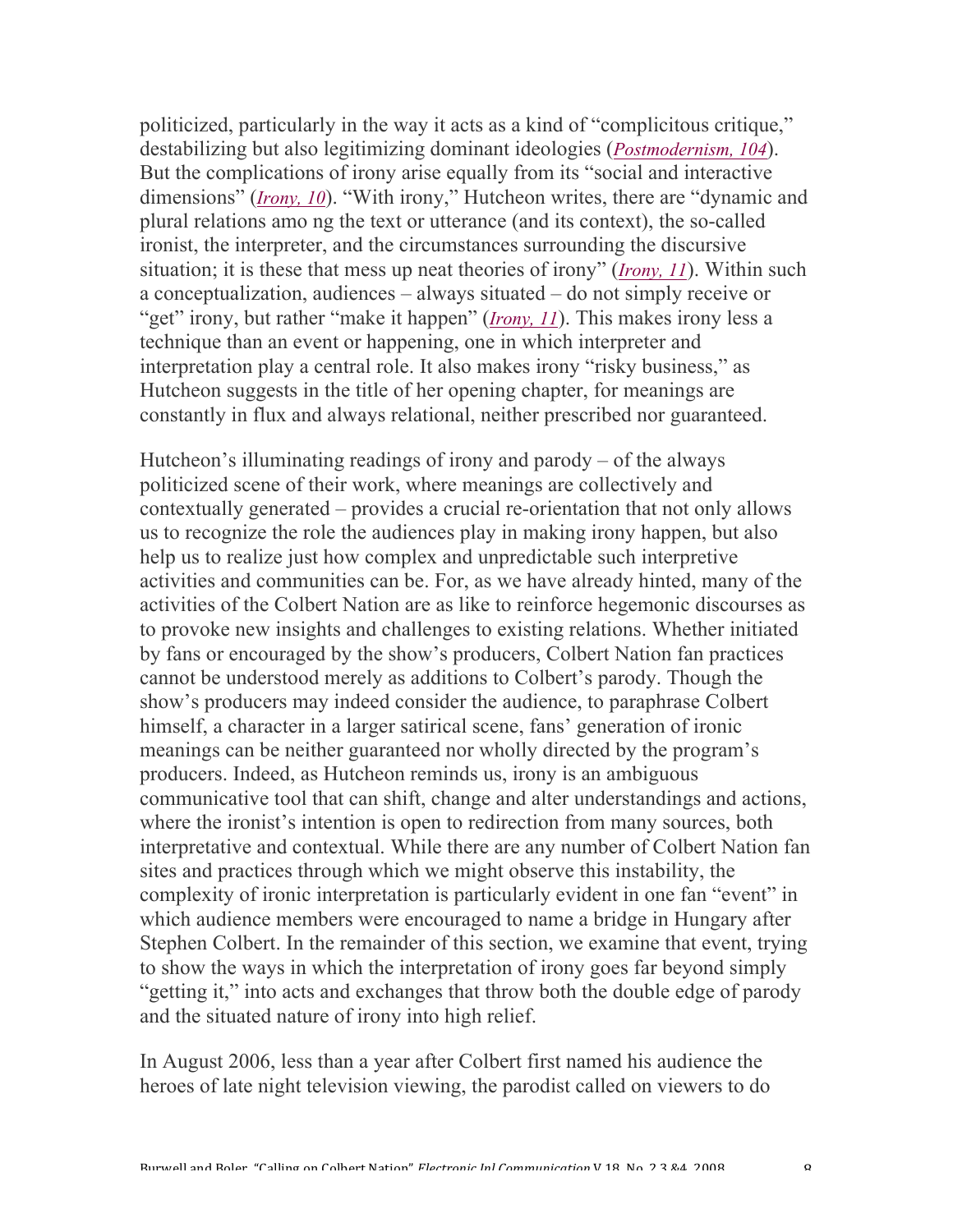more than just watch T.V. In the "Tip of the Hat, Wag of the Finger" segment of his show, Colbert noted that Chuck Norris was currently winning an online contest to name a bridge in Hungary, and encouraged his fans to vote for him instead. A week later, with more than one thousand votes cast in his name, Colbert once again reminded fans to vote for him, and to "do this as many times as you can, from multiple computers if you have to. Carpal tunnel is a small price to pay for this gift to the Hungarian people." Soon after, fans responded with computer bots that virtually stuffed the electronic ballot boxes. By the time Colbert called off the fans on August 22, 17 million votes had been cast to name the bridge after Stephen Colbert, 7 million more votes than the population of Hungary. The Hungarian government declared that the bridge could not be named after a living person, and the Hungarian ambassador to the US appeared on the show to "honor" Stephen Colbert while delivering the bad news. As an initial (ironic) invitation to participate and an ensuing series of social interactions, both played out within the context of American imperialism and converging media, this particular "call" on the Colbert Nation serves as a very real demonstration of the complicitous politics of parody, as well as the necessity of considering fan involvement in any assessment of the contemporary uses of irony.

We might begin by considering the invitation itself. Certainly the encouragement to cast votes for the Stephen Colbert *hid*, or bridge, must be seen as part of the comedian's effort to ridicule attention-seeking right-wing media pundits and to critique the "mythification of the newscaster" (Gray, "The News," 101). In an interview at the Harvard Institute of Politics, Colbert stated that his work takes aim at the "cult of personality," "megalomania," and the "monolithic tone and shamelessness" that have arisen within the contemporary news aesthetic. This self-aggrandizement is a primary facet of Colbert's character, from the portraits on the studio walls to his much-hyped run for presidency, and attempts to spread his name are part of this projected personality. In fact, Colbert's suggestion that the audience vote for the Stephen Colbert hid is just one of several such requests. In the same episode that he encourages the audience to give the gift of his name to the Hungarian people, he also suggests a new name for the Saginaw Spirit hockey team's mascot - the Colbeagle. "It's a good thing," he tells the audience, "that there are so many things that can be named after me." This "shameless" pursuit of fame through any possible avenue – from junior league hockey teams to international bridges – is part of the parody's critique of a news media that relies more on personality, affect and bluster than deliberative discussion, and, as Baym ("Representation*"*) argues, ultimately functions as a "satire of provocation" that confronts right-wing spectacle.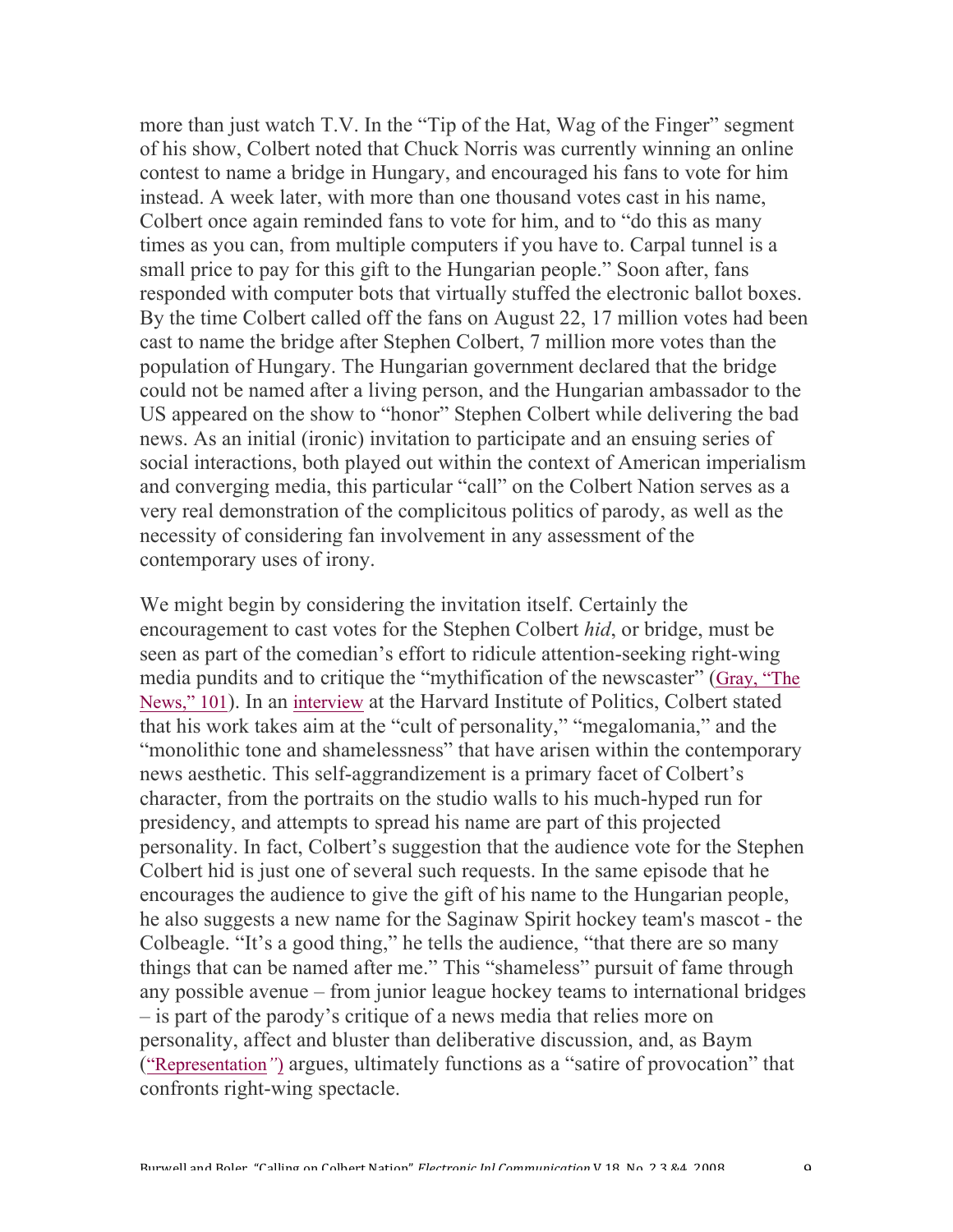But irony cannot be read as utterance alone; the dynamic interaction between the ironist's text and context must be accounted for. Certainly one significant aspect of this contextual framework is the conditions of production within which such invitations to participate are made, for it is here that we begin (but do not end) our encounter with parody's intense ambiguities. Jenkins provides a helpful gloss on present-day conditions of production in his reflections on media convergence, characterizing it broadly as the flow of content across multiple media platforms, the consolidation of previously separated media industries, the intersection of grassroots and corporate media, and the shift in roles of media producers and consumers. Such changes in industry structure, content and production are, of course, accompanied by shifts and renegotiations in the circuits of power and finance. Within the television industry, this means not only an effort to profit from new digital technologies, but also an effort to utilize emerging forms of audience participation (for example, the remixing, tagging, circulation and discussion of television texts). While we might see this, as Jenkins does, as a kind of exchange between producers and consumers, which occurs through both "top-down" and "bottom-up" processes (257), we must also, in assessing *The Colbert Report*'s invitations to participate, keep in mind the ways in which large media corporations work to control and profit from audience desires to interact. Avi Santo, for example, remarks on the way in which the television industry co-opts fan creativity and productivity by (re)framing fans not as "radical alterers of meanings" but as industry-insiders, and Mark Andrejevic similarly notes the way in which television audiences' labour is exploited by the industry as a mea ns of generating interest, brand loyalty and increased profits. The vice president of digital media at Comedy Central, Erik Flannigan, himself signaled the profitability of audience participation around *The Daily Show* and *The Colbert Report*, when he stated in an interview "that we want to make sure if people are reacting to what's going on on the show, they're doing it in our world and on our pages" ( Chmielewski). Within the context of this move to centralize and direct audience activity, Colbert's invitation to audiences to cast votes in his name – an invitation met with enthusiastic response – must also be understood as a move that creates brand loyalty and interest around the program. While this fan following may indeed suit the persona Colbert is creating, and provide a satirical response to the cult of celebrity, it also generates very real profit and promotion for Viacom and its advertisers. St ill, as necessary as this insight into *The Colbert Report's* economic and institutional complicity may be, it does not negate the parody's subversive potential; as Hutcheon writes, parody "may indeed be complicitous with the values it inscribes as well as subverts, but the subversion is still there" (*Postmodernism, 102*).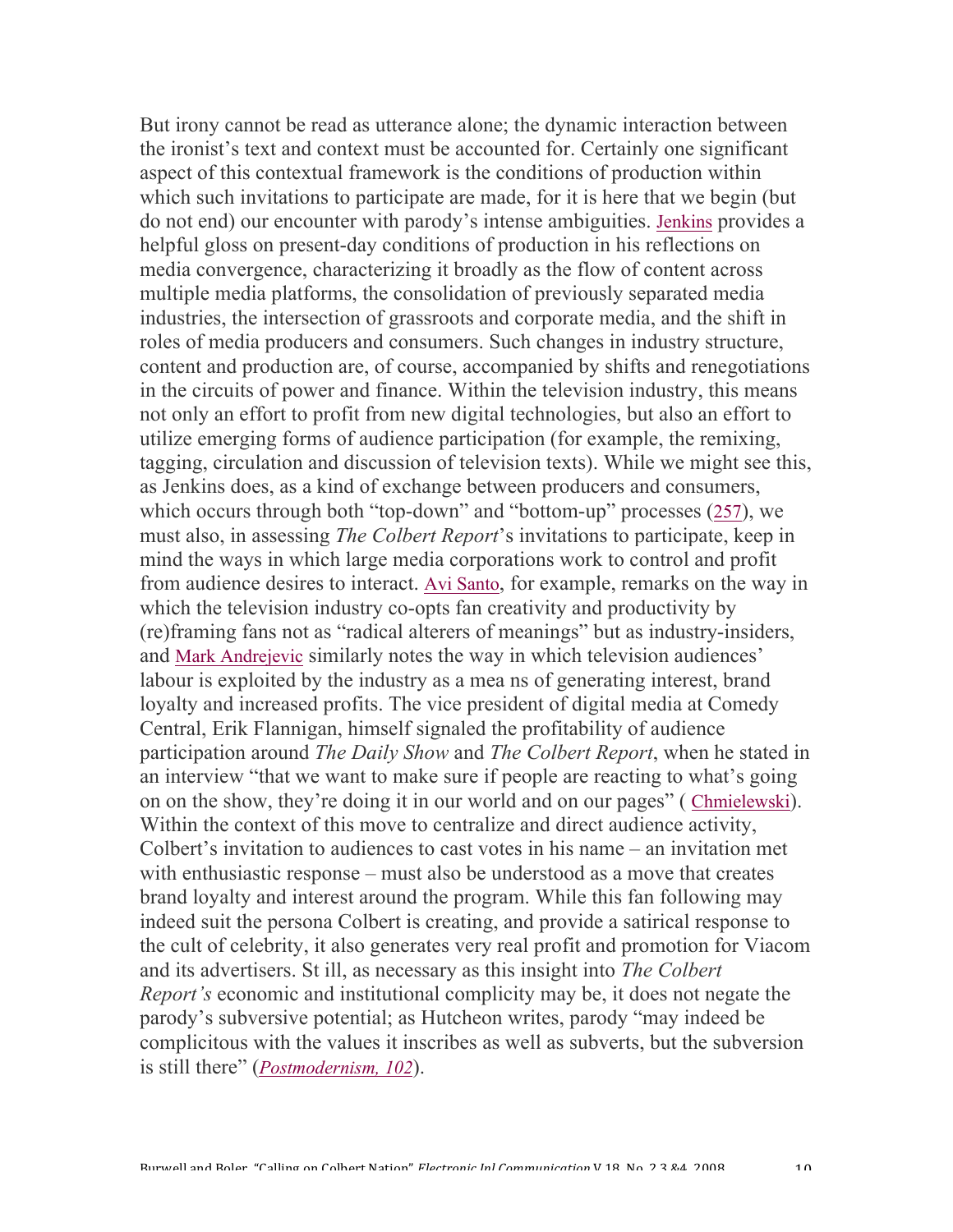Nor does such an insight exhaust the interpretive possibilities of this particular event. In fact, we have still to take up the crucial matter of fans' response to Colbert's invitation, and it is only here that we come to the full realization that understanding irony and its effects is an elusive prospect, verifying Hutcheon's thesis that "irony can only complexify; it can never disambiguate" (*Irony, 13*). While some may argue that open online polls have little impact on offline decisions, and that stuffing the ballots of such polls has become almost a commonplace, the move by *Colbert Report* fans to inundate a Hungarian site with votes for their fan object – and the knot of interactions that attend that move – point towards irony's instable and proliferating meanings. We might, at first glance, consider the use of perl scripts and other strategies for casting multiple votes as simply overwhelming the ironic intentions of the text itself: rather than provide critical commentary on that other, *American* nation's voting scandals, the flood of votes might appear only to re-enact painful memories of vote fraud and stolen elections. Seemingly non-ironic commentary such as this post from a *YouTube* comments thread endorse that reading:

We did what we could.

We voted our little hearts out.

We outvoted all the others.

Sadly, the Hungarians decided to name it Megyeri Bridge.

But, we will always know in our hearts that the bridge really belongs to our number 1 hero: Dr. Stephen Colbert, D.F.A.

But while such a reading of the incident certainly holds some validity, it overlooks not only the difficulty of attributing ironic meanings, but also the plurality of conversations and debates that populated the web over the incident. Numerous fans claimed that stuffing the ballots was a joke, prank or novel form of pleasure. On the same *YouTube* thread, one poster replied to the admonishing question "You are aware that Stephen Colbert plays a role, right?" with "I voted for Stephen because it made for a funny joke," suggesting that the poster saw her contribution not in contradiction but continuity with Colbert's role-playing. On the *No Fact Zone* blog, another poster wrote that "it's fun to do something so odd." In this interpretation of the act of voting as play, fans see themselves much the way Jason Linkins describes them in his *Huffington Post* article: as "the puckish id to their host's ballooning ego," an interpretation that brings to mind Dustin Griffin's argument that satire includes "play and display" (4). Other posters on the *YouTube* thread make explicit connections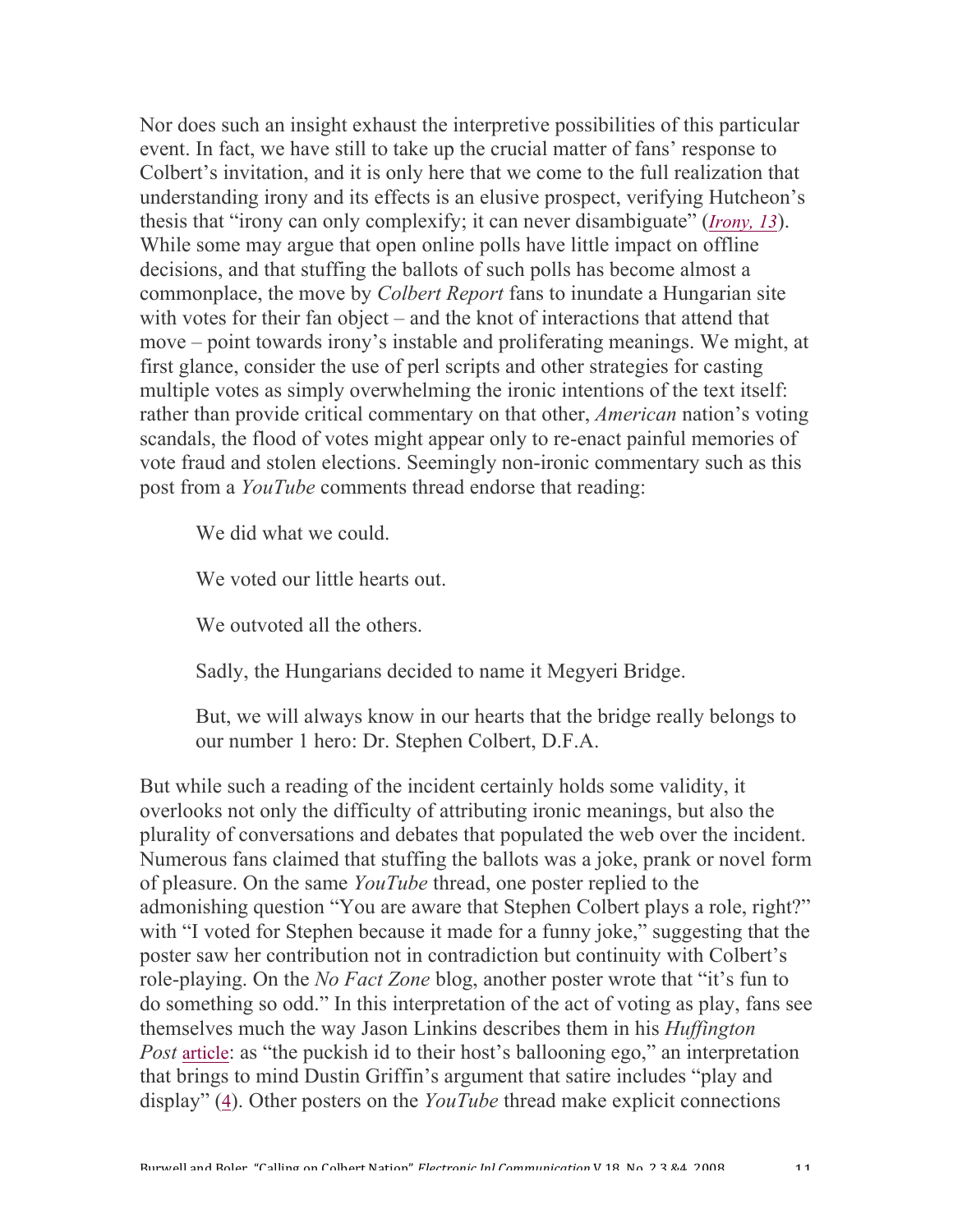between the bridge vote and American voting scandals that point towards their actions as ironic play: "Yay colbert won. It just goes to show we still find ways to steal and fraud votes. Bush, case and point" ("Stephen Colbert Bridge"). Admissions of this complicity also include the fifth place finish for the name "Perl-Script Bridge" or the succinct comment posted on *Digg*referring to Colbert's win: "Good job, internet." In the context of American voting scandals, Colbert Nation fan practices may indeed re-enact difficult moments from past elections, but they do so from a variety of positions: playful, ironic, earnest, critical and *un*critical.

A second "complexifying" dynamic lies in the interaction between American fans and Hungarian respondents within the current context of US hegemony and the invasion of Iraq. In fact, fans themselves frequently bring this context to the fore. "If they don't name it [the bridge] after Colbert. We will accuse Hungary of possessing WMDs and invade. Screw the UN" writes one poster on *Digg*, in a comment that demonstrates the almost too-sharp double edge and complicity of an irony that both upholds and undercuts American imperialism. Interactions between fans and Hungarian respondents (not always exclusive groups) provide both implicit and explicit reflections on irony's ambiguous meanings and effects. On the *YouTube* discussion thread, a debate between the American poster quoted above ("We voted our hearts out…") and two Hungarian posters touches on American imperialism, the war in Iraq, and the multiple effects of irony. One portion of the thread descends into name-calling and a trivia challenge ("Who was the 3rd king of Hungary?" is countered with "Who was the 18th president of the US?"), a banal exchange that threatens to redirect irony towards self-righteous nationalism, and that highlights the risks of a communicative strategy in which there is no singular relation between the signified and the signifier. Yet, nestled within that same thread, another Hungarian poster reflects on the potentially useful effects of American fans' pranksterish enthusiasm:

Well, if the whole US wants it to be named after Colbert, Colbert bridge it should be… If that happens, perhaps my beloved country's minister of transportation, a certain Mr Janos Koka, who invented this voting where any silly idea counts and mass voting is apparently not problem, should perhaps resign. If that happens, this joke will have actually served a noble cause.

On the *No Fact Zone*, dialogue takes a somewhat different tone and format. Within the active comments section of the blog, American and Hungarian fans and critics respond openly to one another, and conversations range from encouragement to continue voting, to invective against the Hungarian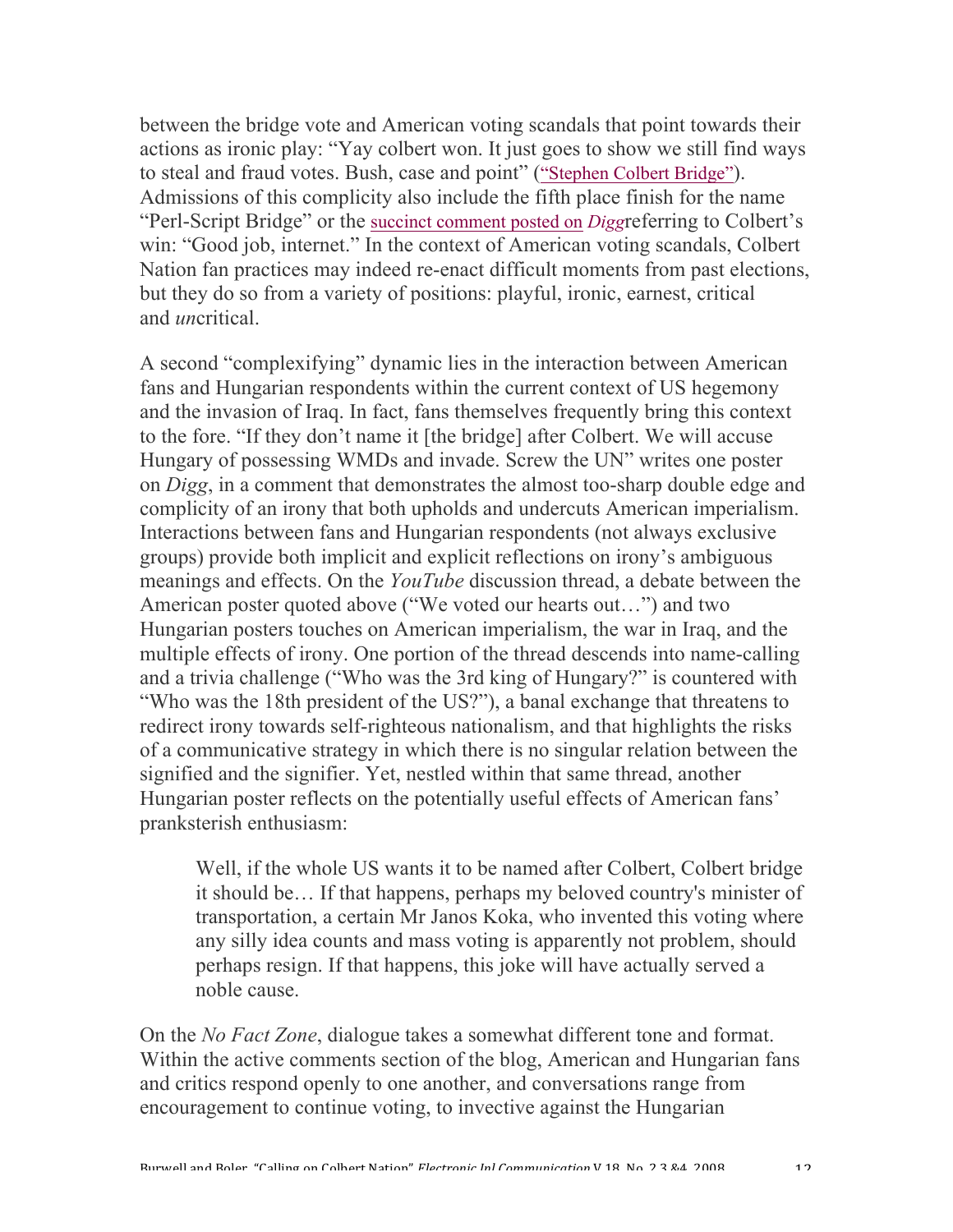government, to discussions of American and Hungarian politics, with national political circumstances explained and sometimes compared. Interpretations of the event and its meaning vary, and many posts include their own ironic humour. In response to another Hungarian poster, for example, Hungirl writes:

I think it is funny in a way (or more like pathetic) to see there are people who think the result of this voting means anything in Hungary… [B]ut it's not you/us who will decide. Honestly? I don't really care. Why not name bridges like North Bridge, Long Bridge and Black Bridge, you wouldn't have to rename it with every regime:)

An American poster later adds that "if Stephen Colbert can bring down a stupid Hungarian politician, why, there is hope he can bring down stupid American ones too!" while another poster ironically comments on the vagaries and misuses of online voting by hoping that the Vatican might instigate an online voting system in order to name Stephen Colbert a saint. While the original invitation and fans' ensuing ballot-box stuffing retain the capacity to "cut both ways" – to uphold and undermine American corruption and imperialism – they also proliferate beyond these binaries, acting as provocating tools that stir up playful performances, communicative exchanges and regressive debates in unpredictable and occasionally contradictory ways.

Without thinking about fans – their activities and exchanges, and the circumstances that frame their contributions – the significance of the Hungarian bridge event is almost entirely lost. More, the complications and complicities that riddle ironic expression, and that make it such a risky proposition, are left unexplored. As this event suggests, the "heroes" of the Colbert Nation do not replicate or even extend the ironic utterance, but rather activate its multiple meanings. In collective performances that reveal Hutcheon's assertion that irony and parody are inevitably political, they *make irony happen*. In the final section, we turn to a re-reading of two of our interviews with prominent bloggers in order to analyze more closely this relationship between fandom and politics, activism and affect, and to suggest how fans might equally *make politics happen*.

## **III. Uberfans and activists: How fan practices problematize the political**

Between September 2006 and May 2007, we undertook 35 semi-structured interviews with video producers and bloggers addressing topics such as the war in Iraq, American politics, and the conservatism of the mainstream media. While our questions were designed to explore the possibility of political engagement and articulations of dissent through online networks, it soon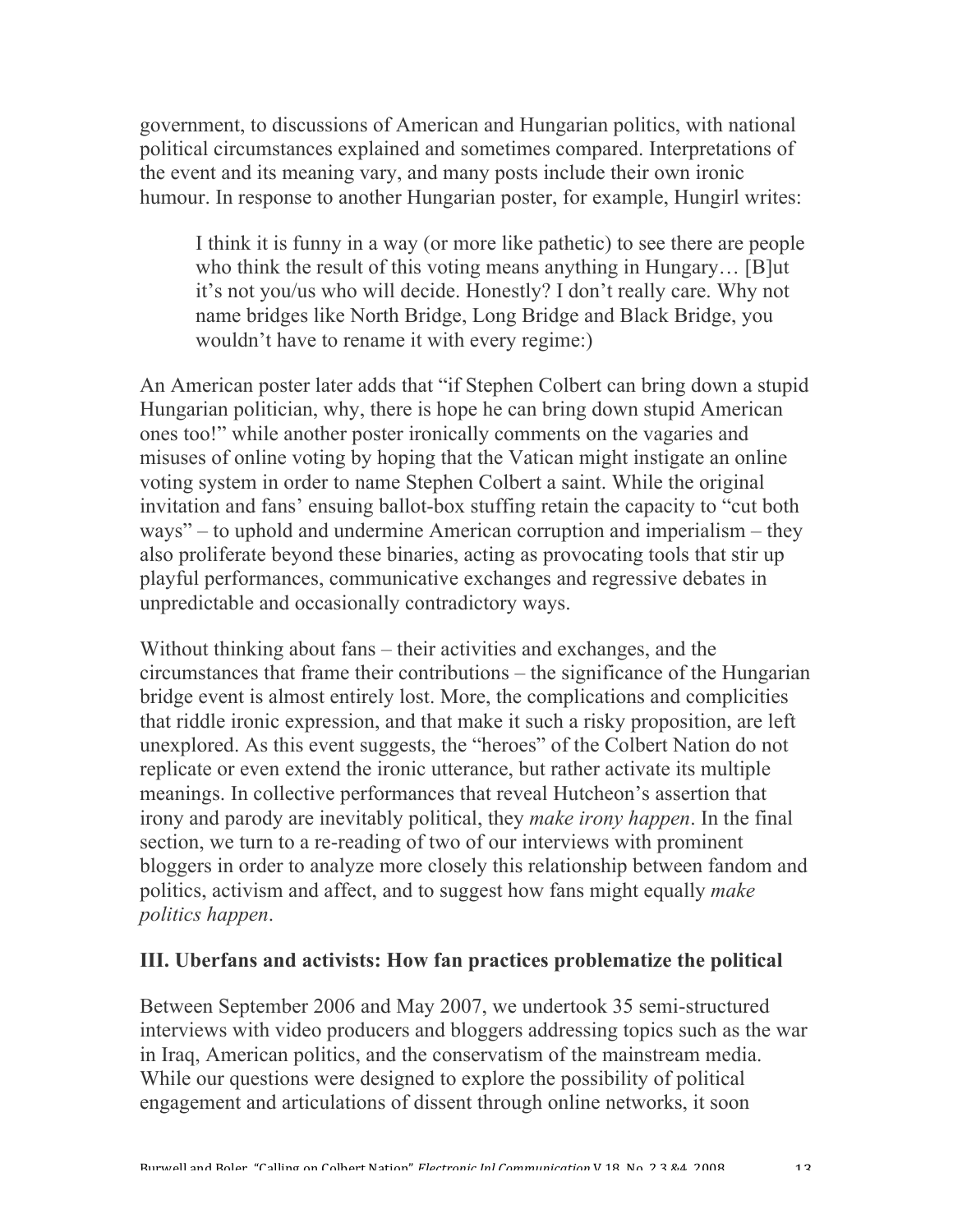became clear that emotion, creativity and performance were as much a part of these producers' practices and motivations as the intention to correct dominant accounts or initiate public debate. From the need to express frustration and anger with US policies and mainstream media representations, to the desire to build community and create a sense of belonging, interviews with online producers pointed towards the role of affect and imagination in constituting new kinds of counterpublics online. At the same time we became aware of this affective dimension, fans of "fake news" were also gaining visibility through the actions of the Colbert Nation, and many of their activities – communitybuilding, archiving, circulating – intersected with the practices of our interviewees. In our final section, then, we turn to interviews with producers of two of the most influential independent blogs related to *The Colbert Report* and *The Daily Show*: Lisa Rein is a co-founder of Creative Commons and the writer of the popular and eclectic blog *On Lisa Rein's Radar*, while DB Ferguson is the creator of two Colbert-related fan sites, *NoFactZone* and *Colbert University*. Neither blogger can be "identified" simply as a fan or an activist; they enact the identity of both, albeit in different ways and as different modulations of those identities. But in their motivations and their practices, both prompt important questions about activism, affect and the naming of the political.

Long overlooked or dismissed by thinkers such as Jurgen Habermas or Max Weber, the productive role of emotion in citizenship, politics and the formation of public spheres remains undertheorized. In his ground-breaking work on publics and counterpublics, for example, Michael Warner outlines features of publics, including textuality, performativity, expressivity, and "poetic worldmaking," yet leaves out any explicit discussion of emotion, perhaps because, as Brian Massumi notes, "there is no cultural-theoretical vocabulary specific to affect" (27). Nonetheless, a number of theorists of both fandom and politics have begun to consider the central role that affect might play in political life. In *Entertaining the Citizen*, van Zoonen explores parallels between fan communities and political constituencies. One of these parallels lies in the role of "emotional investment." While emotional investment has long been associated with fans' commitment to particular texts and engagement with fan communities, it has often been *dis*associated with political constituencies, where it is seen as secondary or even threatening to rationality. Yet as van Zoonen argues, the distinctions between rationality and emotion, and between fans and citizens, are misleading. Drawing on George Marcus' work on "affective intelligence," van Zoonen argues that "without the affective investments resulting from enthusiasm and anxiety, political interest and commitment would falter … just like fan communities would wane without the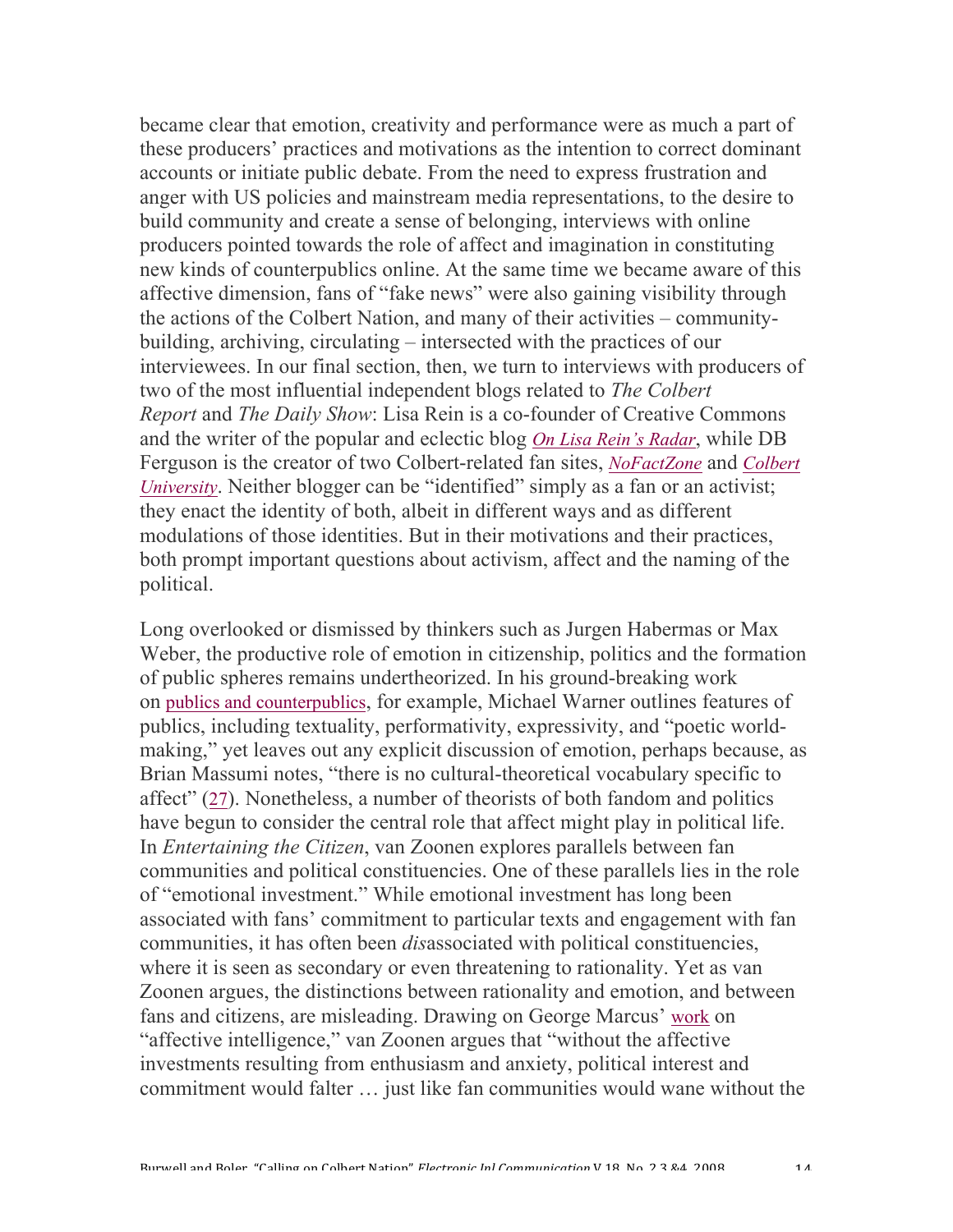emotional input of their members" (66). A second equivalency lies in the kinds of activities undertaken by the two groups, activities that combine rather than separate out rationality and emotion. As van Zoonen outlines, the activities of fans are remarkably similar to those practiced by ideal citizen groups. "Fans have an intense individual investment in the text, they participate in strong communal discussions and deliberations about the qualities of the text, and they propose and discuss alternatives that would be implemented as well if only the fans could have their way" (63). These, she argues, are the same "customs that have been laid out as essential for democratic politics: information, discussion, and activism" (63). Imagination, feeling, performance, sociability, discussion, action: all, according to van Zoonen, are necessary aspects of fan *and* political communities.

In "There is Drama in Networks," Noortje Marres makes similar claims about the role of performativity and affect in politics. Marres' analysis of social web networks offers a frame for understanding the shifting nature of political activities within an era of media convergence. She writes that:

… distributed relations among organizations and individuals as facilitated by networked media present perhaps the most interesting site for communication, collaboration, and contestation regarding political issues. At the same time, many commentators and politicians have … declined to openly acknowledge networks as forums for politics, even if political networks continue to proliferate. In this context, *it seems especially crucial to … reconsider the conditions on which we speak out in support of networks as sites for politics*. (175, emphasis added)

The proliferation of networks that she analyzes as the dramatic backdrop necessary for politics suggest the increasing difficulty of identifying "where" politics take place. Within a performative understanding of politics, Marres argues, agency is distributed amongst many actors, and cannot be limited to a specific domain, a claim that resonates with our own early realization that politics were in fact being enacted on fan sites and in fan communities. Drawing on John Dewey, Marres writes "if, as Dewey suggests, the entanglement of social actors in networks constitutes a prime source of political affectivity, then the configuration of these actors into political collectivities emerges as a crucial political event" (183). Such a notion of politics sees the possibility of political activity as distributed, spread out amongst a number of actors and locations and moments. With this potential in mind, then, we turn to the motivations, practices, activities and events of two prominent bloggers who have chosen to comment on the "risky" texts that are *The Daily Show* and *The Colbert Report*. Our interests here are manifold. Through close attention to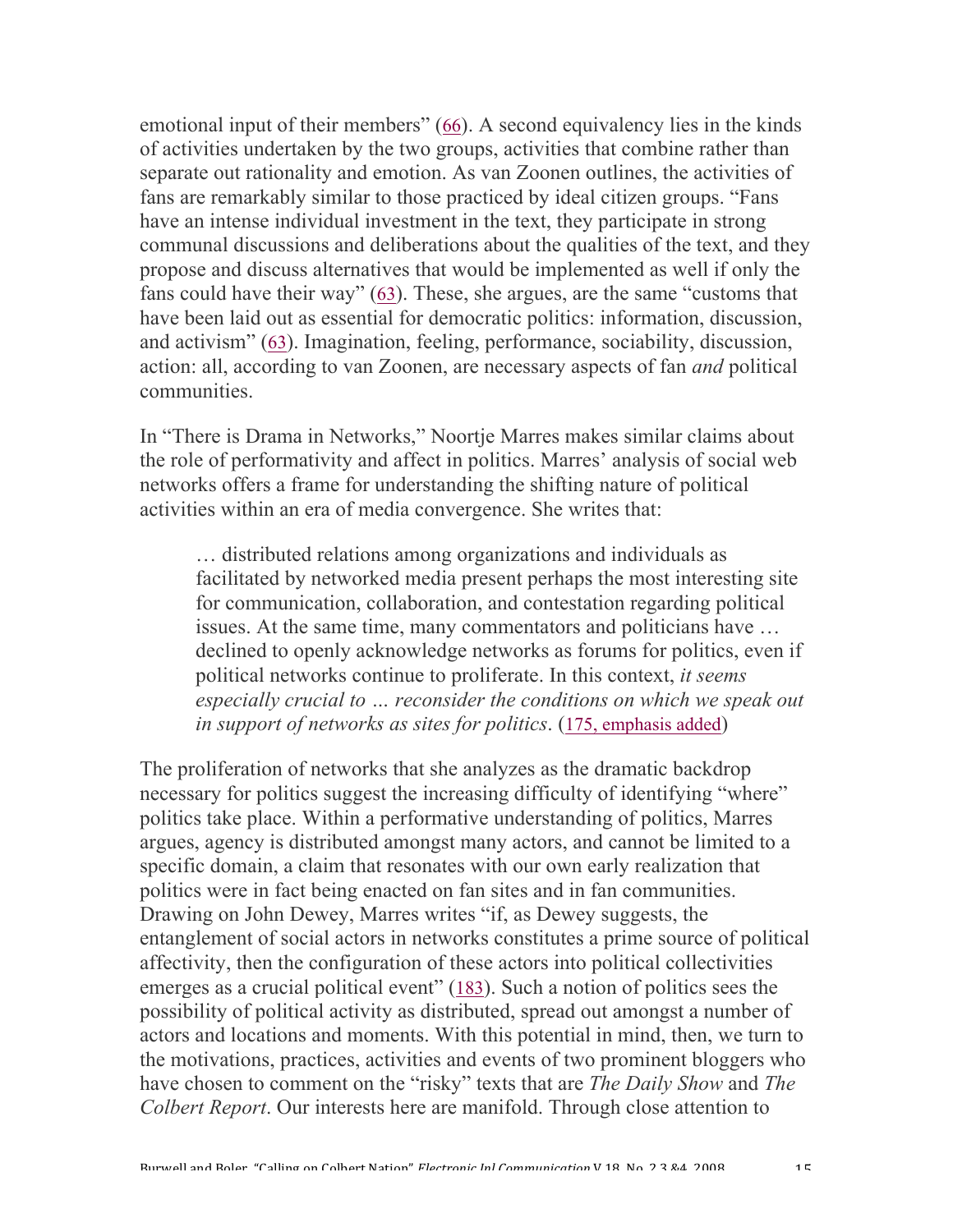each blogger's description of her own motivations and practices, as well as her analyses of the current mediascape, we hope to 1) explore the overlap between fandom and political activism, including the role of affect and sociable activities; 2) highlight the kinds of questions that attentiveness to fandom and fan-like feelings bring to the surface, and 3) consider each blogger's relationship as an independent producer to the corporation of Comedy Central, a relationship which returns us to issues of complicity and the complexities of ironic consumption, as detailed in the previous section.

Lisa Rein began her blog in 2001, a relatively early date, particularly in light of our findings, which show a dramatic increase in blogging on 2003 and 2004. *On Lisa Rein's Radar: Things on Lisa Rein's Fair and Balanced Mind Today*first came to our attention because of its huge archive of *The Daily Show* clips. In fact, Rein has a complete archive of the program since 2002 (6), much of it available on her site. This archive is part of her larger and fascinating site dedicated to links and commentary on a wide and eclectic range of issues, including anti-war protests, US government policy, popular culture, music, environmentalism, technology and hacktivism. Unlike DB Ferguson, whose "Colbert-centric" blogs we look at next, Rein does not identify as a fan, but rather as an activist. Although during her interview Rein jokingly remarks &l dquo;what a great political activist I am sitting on my arse in front of the computer," her site and her own descriptions of her involvement at anti-war protests indicate her high degree of online and offline political activity. What makes Rein's practices particularly relevant here are the way they combine elements and motivations associated with both fandom and political activism; an intense emotional investment in a popular culture text – *The Daily Show* – and a desire to create communities of affinity around this text, co-exist with the intention to "educate" and create the conditions for political change, reinforcing van Zoonen's suggestion that the alleged distinction between fandom and political organizing may not be so great.

Rein describes her reasons for watching *The Daily Show* in both emotional and critical terms. She explains that she began watching in the summer of 2002, when it became clear to her that Bush was planning to go to war, a development that seemed to be overlooked by the mainstream media, but which was acknowledged – and critiqued – on *The Daily Show*. Rein explains that sometimes it "felt kind of like me and *The Daily Show*" were the only ones recognizing this "drumbeat to war." She describes the program as "a voice of sanity in a world gone mad," suggesting its role in alleviating a sense of alienation: "When Jon looks at the camera and just says, 'You know they're fucking insane, right?' it makes you feel better." At the same time, Rein saw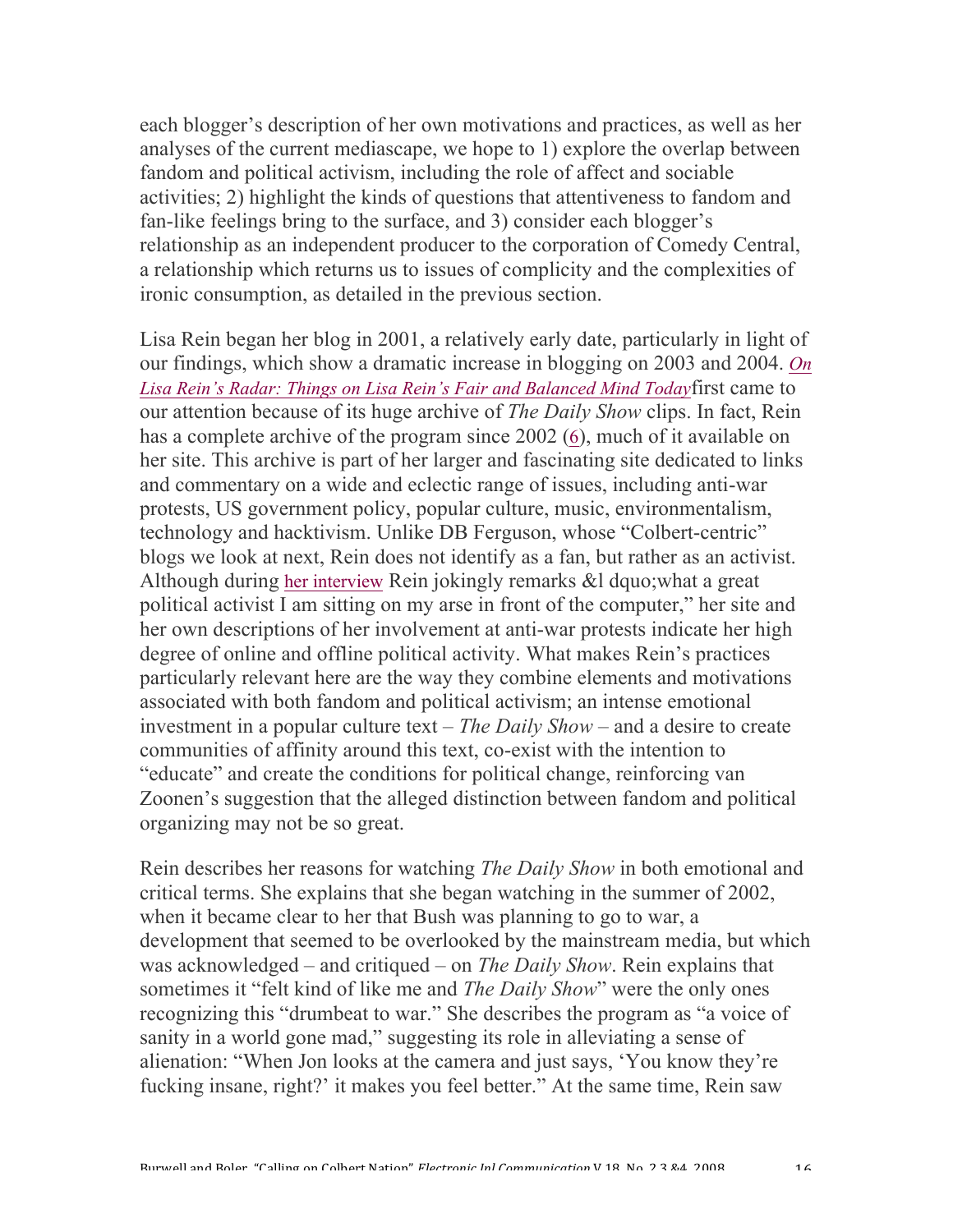the program as fulfilling the "questioning" role that had been abandoned by the mainstream media. "*The Daily Show* was serving the function that real news was supposed to serve and they were the only people doing it," she remarks. In a related essay "The News: You Gotta Love It," Jonathan Gray posits the possibility of "news fans" – news consumers who, in their online discussions, combine passionate interest in news texts and personalities with rational argument – and suggests that such a fandom destabilizes conventional interpretations of news audiences, politic engagement and fan studies. Here, Rein's critical appraisal of the function of *The Daily Show*, alongside her enthusiasm for the program, supports Gray's suggestion that there may be a "more profound marriage" between current affairs, politics and fandom "than many would deem either existent or appropriate" (Gray, "The News," 76).

Rein's own enjoyment of the show, the relief it brought her, and her sense of its political significance very quickly led her to want to share it with others. Rein explains that she first started blogging about and posting clips from *The Daily Show* when Henry Kissinger was appointed to head up the 9/11 Commission:

Nobody said anything but *The Daily Show*. They were like, "Hey who better to head up the war crimes commission than the king of war crime"…And I felt, God, people have to see this. I had just gotten a new camera that had analogue inputs that allowed me to do my stuff. I can't get a digital signal out of the TiVo. So it's only because they have analogue RCA jacks that I can put into my camera, make a tape in my camera and FireWire from my camera to my computer…That's how I did it. So I put that up and then you know, people cared. Two weeks later he had to step down… And I think a lot of it was *The Daily Show* and the Internet (Rein, Interview, 5).

From this moment until 2005, Rein regularly posted clips from the program. She appears to have two motivations for this activity; first, to create an archive of a program she believed provided necessary information, context and critique, and secondly to create a community around that archive. Concerning her decision to archive, she explains that "what I meant to happen was to put together a collection of information that could be useful for people" (18) and "to be like a library and let everybody have access to this stuff" (Rein, Interview, 8). In fact, Rein's extensive archive *was* put to use, not only via the web, but also in Dorothy Fadiman's documentary *Stealing America: Vote by Vote*. Related to this desire to share important material, Rein also expresses a desire to connect with others who share a sense of alienation from mainstream news coverage and, correspondingly, to create and establish community. When asked whether she feels like she is part of a community through blogging, Rein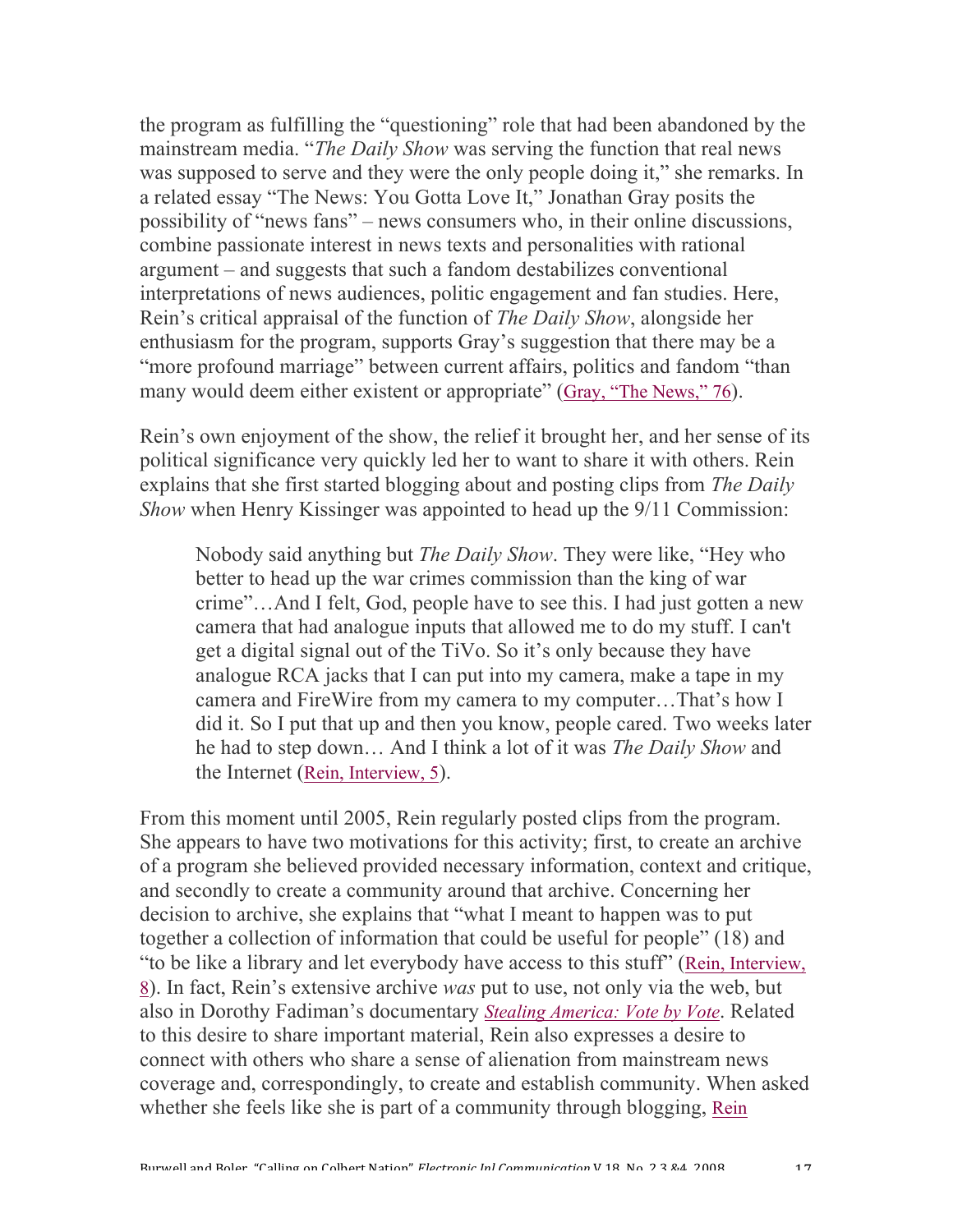replies "That's the whole point." She elaborates by explaining that a community of discussion – formed through comments and links – developed around her archived clips, which helped like-minded people to find each other. "It was just nice know that weren't all crazy," she explains. Rein also suggests that this community may have formed around her clips in part because they reflected *The Daily Show's* use of comedy, thus providing a critical but also playful and pleasurable space in which to engage in political discussion.

The sharing of materials, and the creation of interpretive and discursive communities are certainly not limited to fans groups; indeed, as van Zoonen argues, these same activities are also at the core of democratic practice, and Rein's work here provides an illuminating example not only of the similarities between fan and political organizing, but of their intersection. What is also important to recognize here is the way in which a popular culture text – and more, shared enjoyment in a text that helped participants to overcome feelings of isolation and create a sense of belonging – lies at the centre of this evaluative discursive community. As Gray ("The News") suggests, emotional and fan-like feelings for a text do not preclude rational and critical responses to that same text. Indeed, a response that mixes delight in the program's comic elements as well as an appreciation of its critical and political importance within the context of shrinking public journalism not only points to the success of the program's discursive integration (Baym) of comedy and news, but more importantly here, may provide a fuller and more representative picture of political organizing and citizenship in which affect, sociability and networking are constitutive elements.

It is also worth noting here Rein's relationship to Comedy Central and its parent company Viacom, as yet another manifestation of her complex fanactivist-archivist activities. As Rein herself comments, "there was this certain sense of disbelief that I was just taking those clips and putting them up and not being challenged." The fact that Rein posted copyrighted material and was not challenged by the company that was later notorious among fans for its "YouTube purges" does indeed seem remarkable, and she explains it by suggesting that she thinks Comedy Central "secretly loved what I was doing." This ties into the way that both Rein and Ferguson see their work as promoting the presence of their favorite shows. In both cases—without certain evidence but with all likelihood—each suspects that Comedy Central pays attention to her site, in order to gauge audience reactions and shape future content. As Rein says, echoing something they both express, "I believe that my blogging of their show brought them to a larger audience, increased their viewership… and got them carried in foreign countries. There was no way for anyone in foreign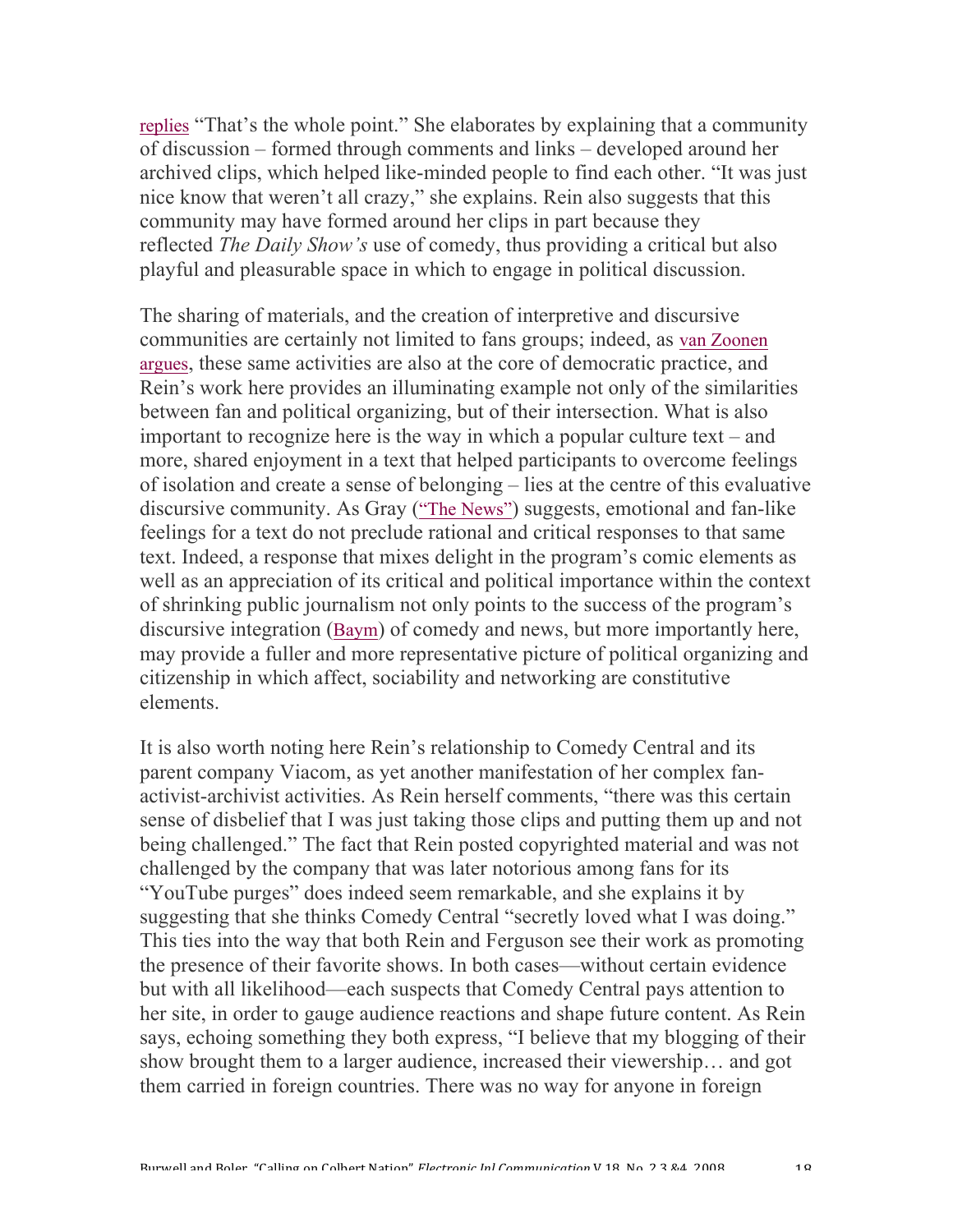countries to even see *The Daily Show* except for the Internet clips" (Rein, Interview, 14). Rein's explanations here point us towards the complex relationship between the emerging user-producer and the mainstream media, and demonstrate the ways in which fan productions amplify the commercial presence of multinational media corporations and at the same time perform important affective, communal, and in Rein's case political, functions that may be at odds with corporate agendas.

Where Lisa Rein identifies herself as an activist and archivist (amongst numerous other identities), DB Ferguson identifies herself as an "Uberfan." On her "Colbert-centric" blog *NoFactZone*, she describes herself and her motivation to begin blogging about *The Colbert Report* in the following way:

Since a very young age, I've been what one might consider to be an Uberfan. I subscribed to newsletters, I wrote letters to stars, I collected and I obsessed….The Web makes it possible to be an uberfan in ways that were impossible back in my teen years….

I've been a fan of Stephen Colbert for quite some time, but after seeing the rabid fan base of Colbert come alive after the 2006 White House Correspondent's Dinner, I yearned to commune with others who had the same zeal and vigor for Mr. Colbert as I did. My quixotic charge became clear: to make a site for fans of Stephen Colbert that were as rabid as me. I could create that "ultimate" web site for Colbert fans myself! I could take this encyclopaedic (and otherwise useless) knowledge of the minutiae of Colbert and put it to use for the good of mankind.

In July 2006, Ferguson began *NoFactZone*, a frequently updated blog that includes detailed episode guides, links to Colbert-related articles, a comments section, contests, interviews and graphic features, such as a map that details where fans can buy Colbert's Americone Dream ice cream. As her own description implies, part of Ferguson's motivation to create the site was her disappointment with the Colbert fan sites at that time; in particular, she mentions *Colbert Nation*, a website that appears to be fan-run, but which, with closer inspection, is revealed to be owned by Comedy Central. Since its launch, *NoFactZone* has become one of the most-visited fan-run *Colbert Report* sites, and has been linked to by a number of well-known sites, including *The Huffington Post*, *TV Squad*, and PBS's *MediaShift.* In July 2007, Ferguson began a "sister site" with the *Colbert University*, a website (rather than a blog) that houses much of the archived knowledge of *NoFactZone* under "pedagogical" categories such as "Core Curriculum," "Electives," and "Final Exam." Ferguson writes that "t he goal of Colbert University is to serve as a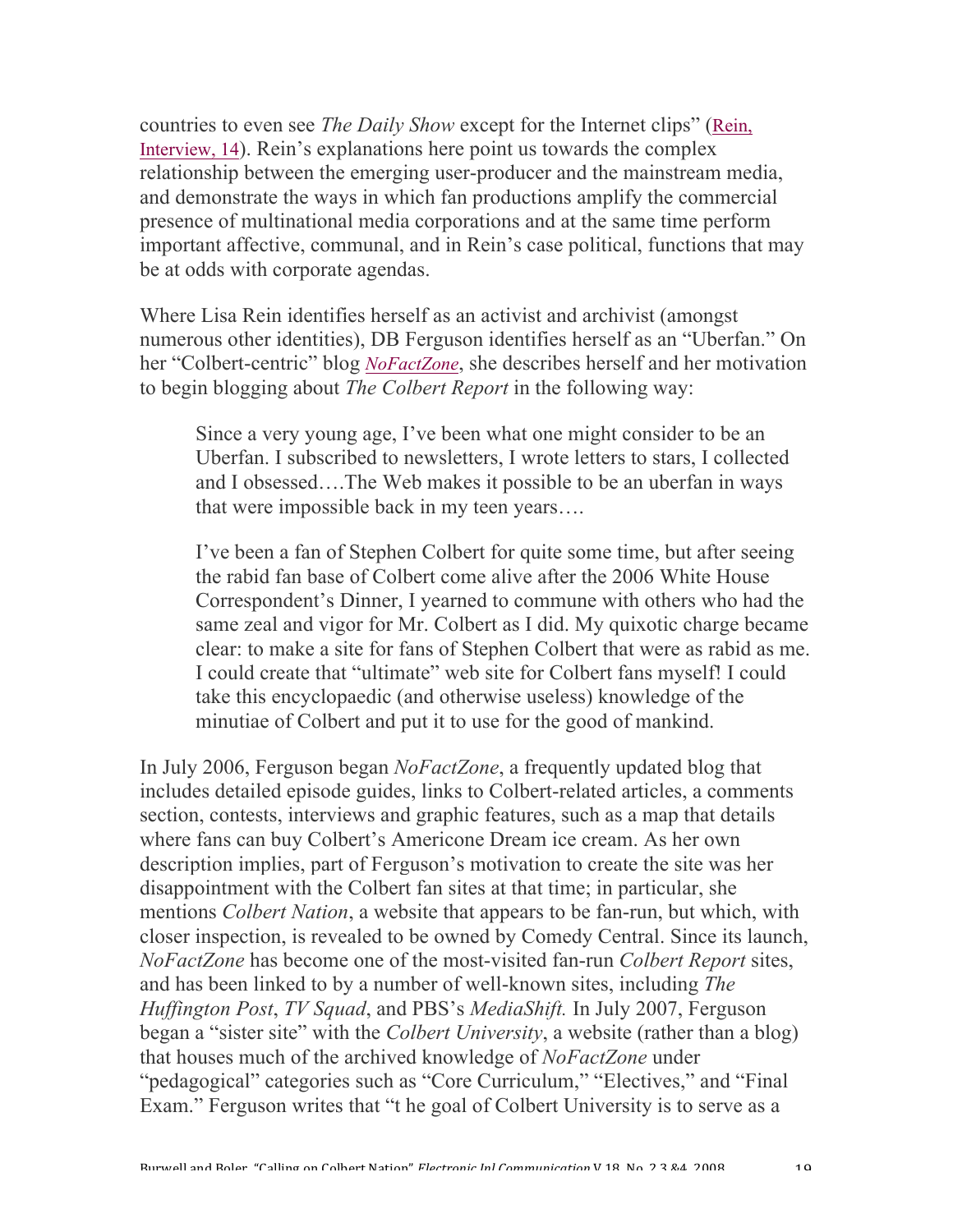permanent, accurate resource for those wishing to know more about the characters, terms, ideas, and world of The Colbert Report, and to inspire thoughtful analysis (as well as riotous enjoyment) of this groundbreaking experiment in interactive television." Just as Ferguson claims a very different identity and relationship to her chosen text than Lisa Rein, so too do her practices, motivations and sites provoke quite a different set of themes and questions. Where Rein's passionate commitment to archiving, sharing and discussing *Daily Show* clips blurs the lines between popular culture fandom and political activism, Ferguson's insider-knowledge of fan culture, and her complex engagement with *The Colbert Report* both as a parody and as a corporately-produced popular culture text raise significant questions around the politics of fandom.

Like Anita, the *Daily Show* fan who subtitled her blog "if you want politics, go away," Ferguson rejects what she sees as an overly-politicized reading of *The Colbert Report*. She identifies *NoFactZone* as an entertainment rather than a political blog, an identity that she upholds in her decision-making about the site. Shortly after the StewartColbert08 movement began, for example, she decided to remove their links from her site, feeling that they were pushing a political agenda she did not want to endorse. "On my blog I don't really talk about political stuff… I talk about [Stephen's] show, I talk about his appearances and every once in a while somebody will say something like, 'Oh that's so liberal of him or whatever' but normally most of the really hardcore Stephen fans understand that he's not trying to be uberliberal or uberconservative or uberliberal posing as conservative, he's just trying to be funny." In fact, Ferguson's view of the program as comedy first and foremost mirrors Colbert's own public representations of his work, as she notes herself when remarking on Colbert's scathing White House Press Correspondents Speech:

Colbert has said over and over – and pretty much the only answer he will give when asked about the speech: "I was just trying to make people laugh. You guys can read into it whatever you want. I was just trying to be funny." And I honestly kind of believe that. I think he was trying to roast him [Bush] a little bit, I just don't think he realized how political the whole situation would become until after it was over (Ferguson, Interview, 32).

Perhaps unsurprisingly, she extends this apoliticism to Colbert's audience, remarking that "you'd be amazed at how unpolitical the Colbert fan community is." Ferguson's insistence on the program, fans, and her own site as entertainment rather than politics might be read, in part, as an understandable need to make the interviewer (who at that point in the project was perhaps more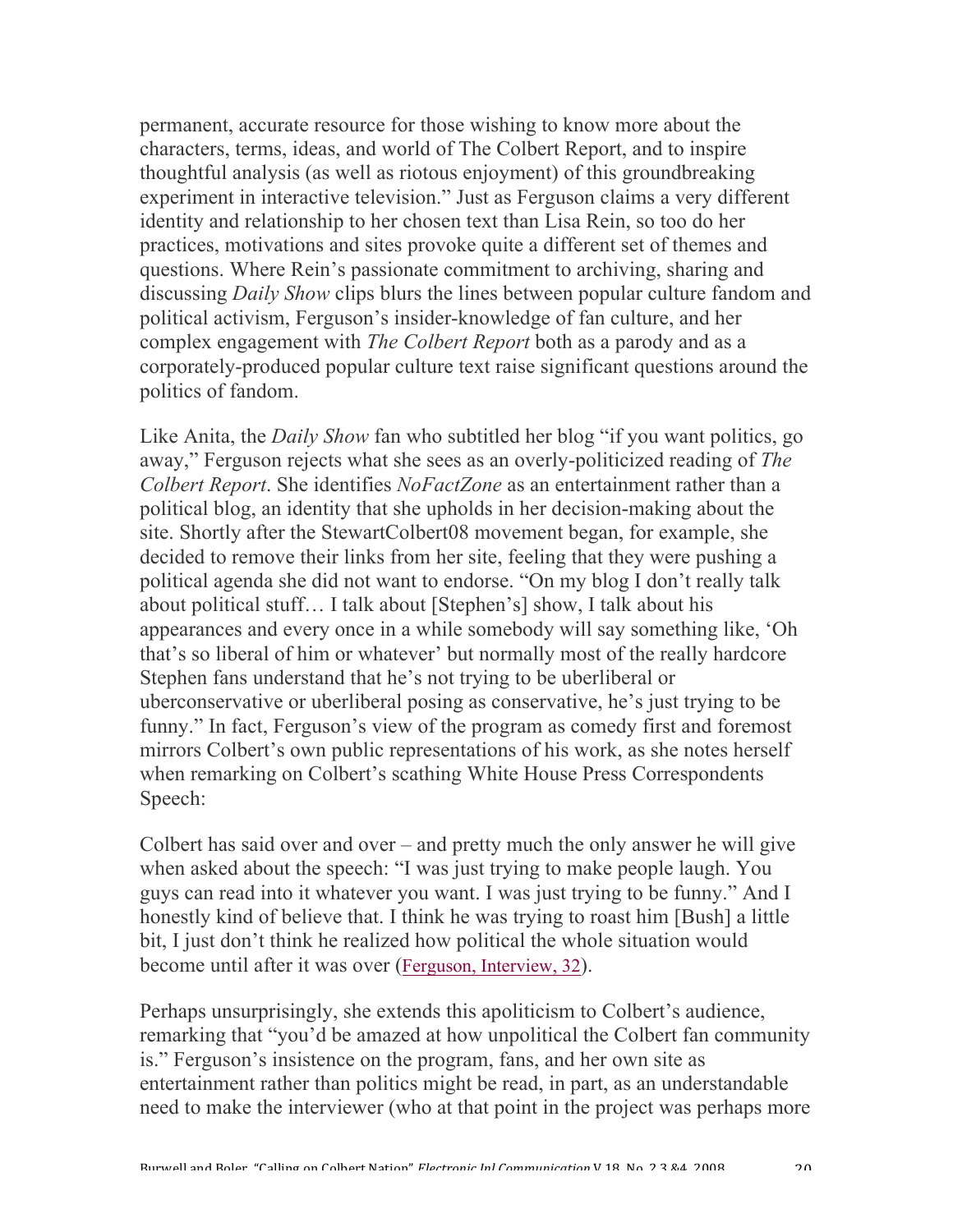attuned to political activism than fandom) recognize the context and starting place for her own work. And yet for all of Ferguson's rejection of politic interpretations of *The Colbert Report*, her interview is nonetheless riddled with insights and questions into power and politics – the politics of fan communities, the politics of parody, and underlining both, the question of just what constitutes "the political."

Indeed, and perhaps ironically, while she asserts the apolitical nature of her own site, as a longtime and self-identified Uberfan, Ferguson is extremely savvy to the power relations and hierarchies within fandom itself. She suggests, for example, that she chose the gender neutral name "DB" to write under because "I didn't want to lose credibility with my site by being pigeonholed as a fan girl." She similarly chooses to "write as professionally as I can" and to prohibit sexualized fan fiction, or "slash," from her site in order to keep it from being seen as a feminized and therefore denigrated space. Ferguson is also acutely aware of the circulation of power within the blogosphere, and she notes with pride her site's high Google rating, its links from well-known sites, and its impressive traffic. Ferguson's willingness to address yet another power dynamic – that which plays out between corporate media producer s and userproducers like herself – is evident in her response to vice president of digital media at Comedy Central, Erik Flannigan. When Flannigan tells a *Los Angeles Times* reporter that the company hopes to move fan response onto corporationowned sites (Chmielewski), Ferguson responds by posting an "Open Letter" on her site that critiques Comedy Central's digital media strategy, and in particular its *Colbert Nation* site, which she compares unfavorably to her own.

We might also, in recognizing diverse political moments, return to our considerations of irony as a transideological site. In the playfully exaggerated rhetoric that Ferguson occasionally uses in both her interview and the site – following mention of Colbert's name, for example, with the phrase "all praise and glory to his name," Ferguson does indeed play a role in Colbert's parody, that of the adoring audience, and in that way activates Colbert's critique of mainstream media's megalomaniac personalities. And it is certainly not a role she is unaware of. Her *Colbert University* site, for example, includes the following analysis of the complex role the audience plays in relation to Colbert's parody:

Although observers often characterize the Colbert Nation as a monolithic mass, the audience—at least the it-getting part of it—actually has a certain schizophrenia. As explained by one fan, "During the WØRD, when Stephen says something completely bogus, we applaud and cheer, playing up our character as His Followers, but when the WØRD's Bullet makes a witty remark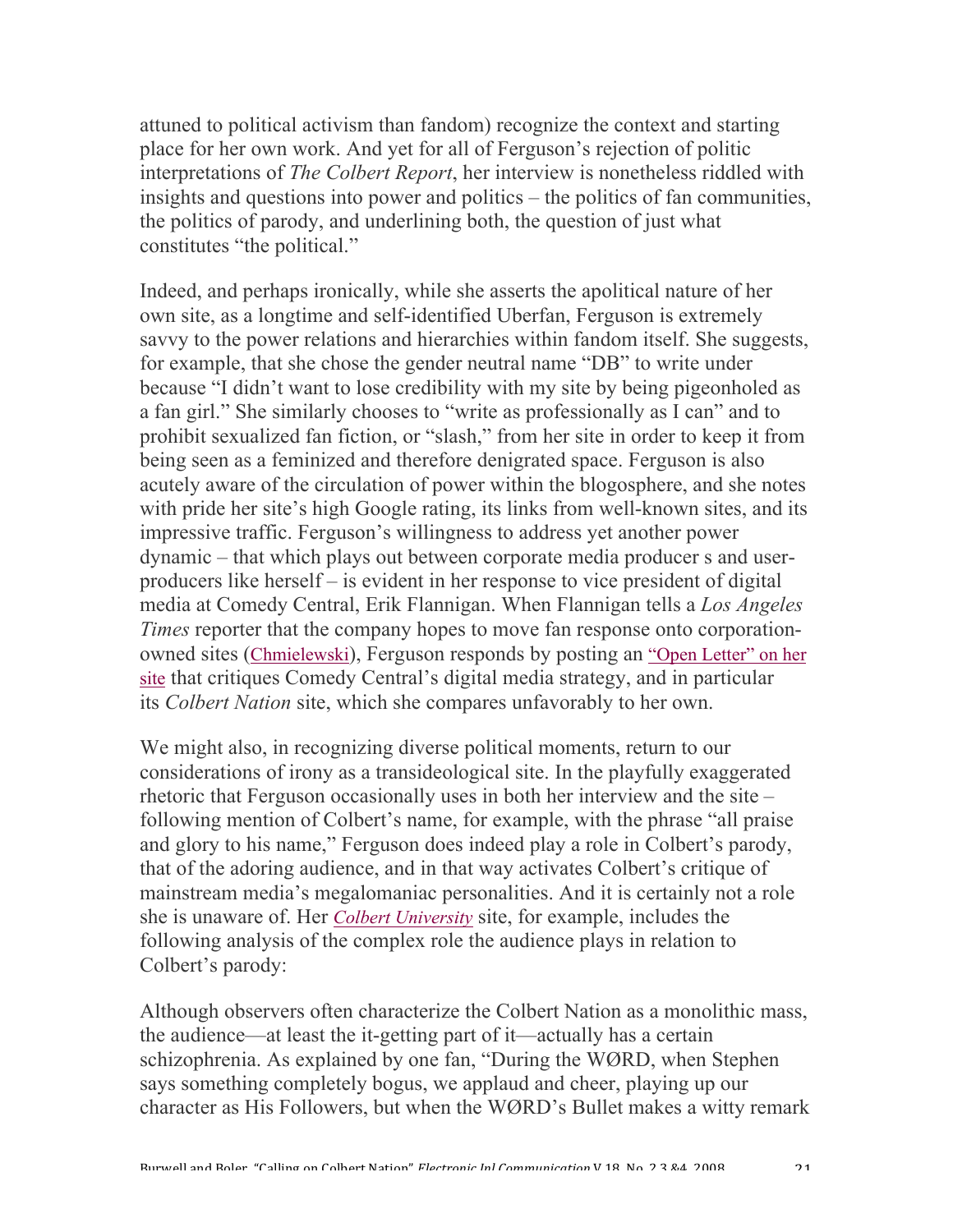and rips Stephen's logic to shreds, we choose to cheer it on as well, returning to (some twisted form) of reality and [acknowledging] the absolute ridiculousness of what Stephen is saying." A similar dynamic occurs in Stephen's interviews with guests, when the audience typically cheers both Stephen's ridiculous points and the guest's well-expressed counterarguments.

In a similar fashion, Ferguson claims the right to have her adoration read in more than one way: while it may indeed be the role-playing of a "follower" in a political parody, it is also the genuine response of a committed, passionate, hard-working and creative fan to her fan object. The double edge of irony, it seems, might also apply to irony's fans.

Underneath such observations, of course, is the troubling question of just what constitutes the political, and who names it. This is certainly not a new question in studies of fandom. As Henry Jenkins has suggested, in some fan studies there is " an attempt to pull back from the fan community at the end of such writing and say, right, now we can arrive at the truth that the fans don't yet recognise about their own political activity" (Jenkins, "Interview," n.p.). Yet that is not what we want to do here; in fact, we have no particular truths to claim about fandom. Rather, we want to suggest that visiting fan sites and talking to fans, activities that we initially resisted, ultimately complicated and broadened our own interpretations of ironic expression and political expression. Taking into account fan communities, practices and discussions meant that we had to approach responses to political parody with an understanding of irony not simply as a text that audiences "get," but as a collective, complex and sometimes contradictory event that audiences make happen. Listening to fans and the way that they describe their own work and motivations meant that we could not sit comfortably with an interpretation of political activism that set aside enthusiasm and emotional engagement with a text. And finally, attempting to record and grapple with the multiple identities, multiple points of resistance and complicity, and multiple practices that even a single fan might take on meant that we could not think about fans as a single or essential body. In a project dedicated to "rethinking" media and politics, the questions that fandom generated constantly pushed us in new directions.

## **Works Cited**

Andrejevic, Mark. **iSpy**: **Surveillance and Power in the Interactive Era**. Lawrence, KS: University of Kansas Press, 2007.

Anita. **Commentary On…The Daily Show with Jon Stewart.** 1 August 2008. <http://lizabeatme.blogspot.com/2004\_05\_01\_archive.html>.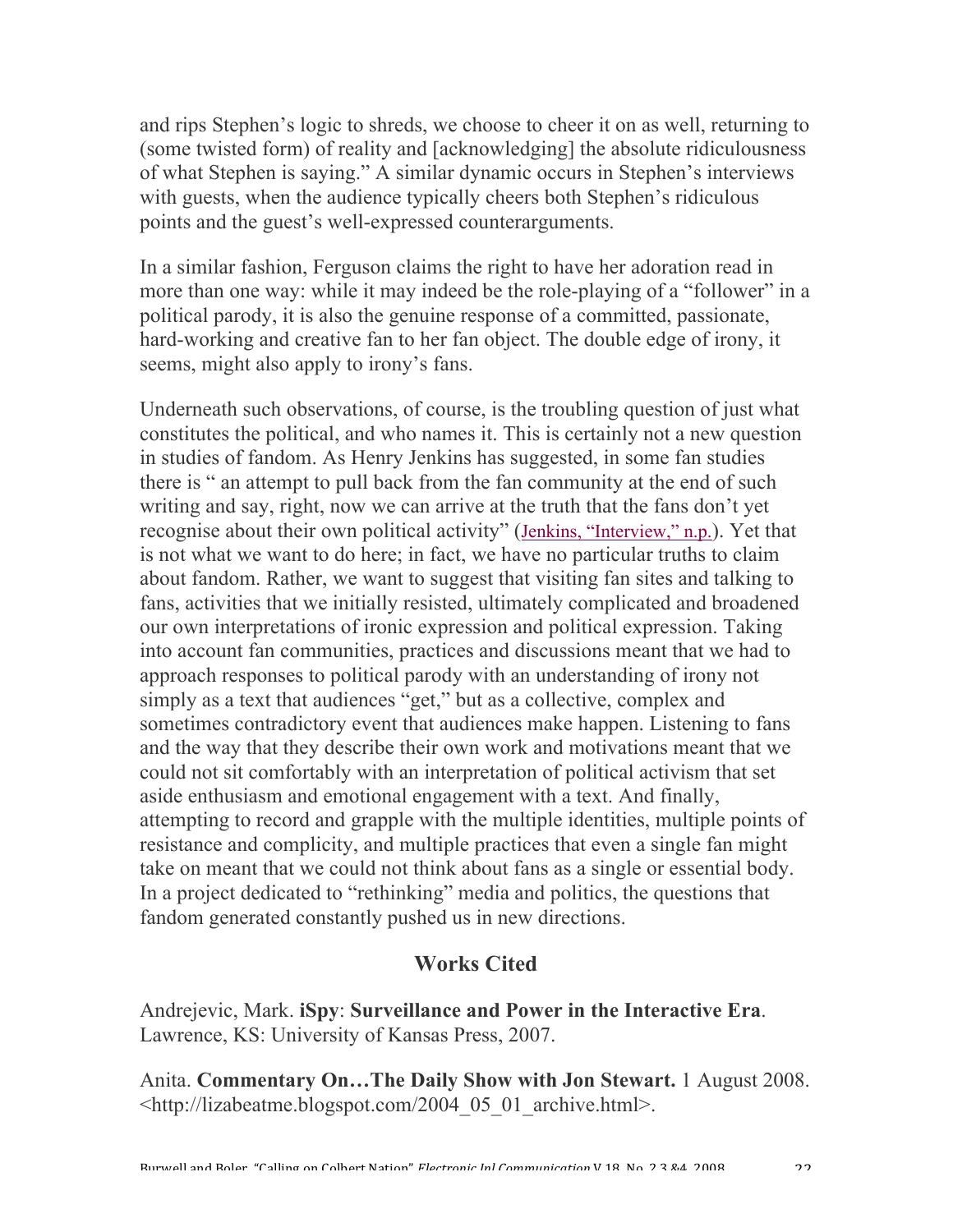Anita. TDS Transcripts.**Anita's Daily Show Page**. 1 August 2008. <http://anitasdailyshowpage.tripod.com/transcripts/tdstranscripts.htm>.

Baym**,** Geoffrey. "**The Daily Show**: Discursive Integration and the Reinvention of Political Journalism."**Political Communication** 22 (2005): 259-276.

Baym, Geoffrey. "Representation and the Politics of Play: Stephen Colbert's **Better Know a District**."**Political Communication** 24 (2007): 1-18.

Boler, Megan. **Rethinking Media, Democracy and Citizenship.** 1 August 2008. <http://www.meganboler.net>.

Chmielewski, Dawn. "Building community, commerce for Viacom." **Los Angeles Times** 21 June 2007, C2.

"Colbert Wins First Round for Hungarian Bridge!". **Digg.** 22 August 2006. 2 August 2008.

<http://digg.com/politics/Colbert\_wins\_first\_round\_for\_Hungarian\_bridge>.

Fadiman, Dorothy, dir. **Stealing America: Vote by Vote.** Direct Cinema, 2008.

Ferguson, DB. **Colbert University**. 22 December 2007. <http://colbertuniversity.nofactzone.net/>.

Ferguson, DB. Telephone Interview. 5 March 2007.

Ferguson, DB. **No Fact Zone**. 22 December 2007. <http://www.nofactzone.net/>.

Ferguson, DB. "Open Letter to Erik Flannigan."**No Fact Zone.** 21 June 2007. 2 August 2008. <http://www.nofactzone.net/?p=1718>.

Gray, Jonathan, Cornel Sandvoss, and C. Lee Harrington. Introduction: Why Study Fans? **Fandom: Identities and Communities in a Mediated World**. Eds. Gray, Jonathan, Cornel Sandvoss, and C. Lee Harrington. New York: New York University Press, 2007.

Gray, Jonathan. "The News: You Gotta Love It." **Fandom: Identities and Communities in a Mediated World**. Eds. Gray, Jonathan, Cornel Sandvoss, and C. Lee Harrington. New York: New York University Press, 2007.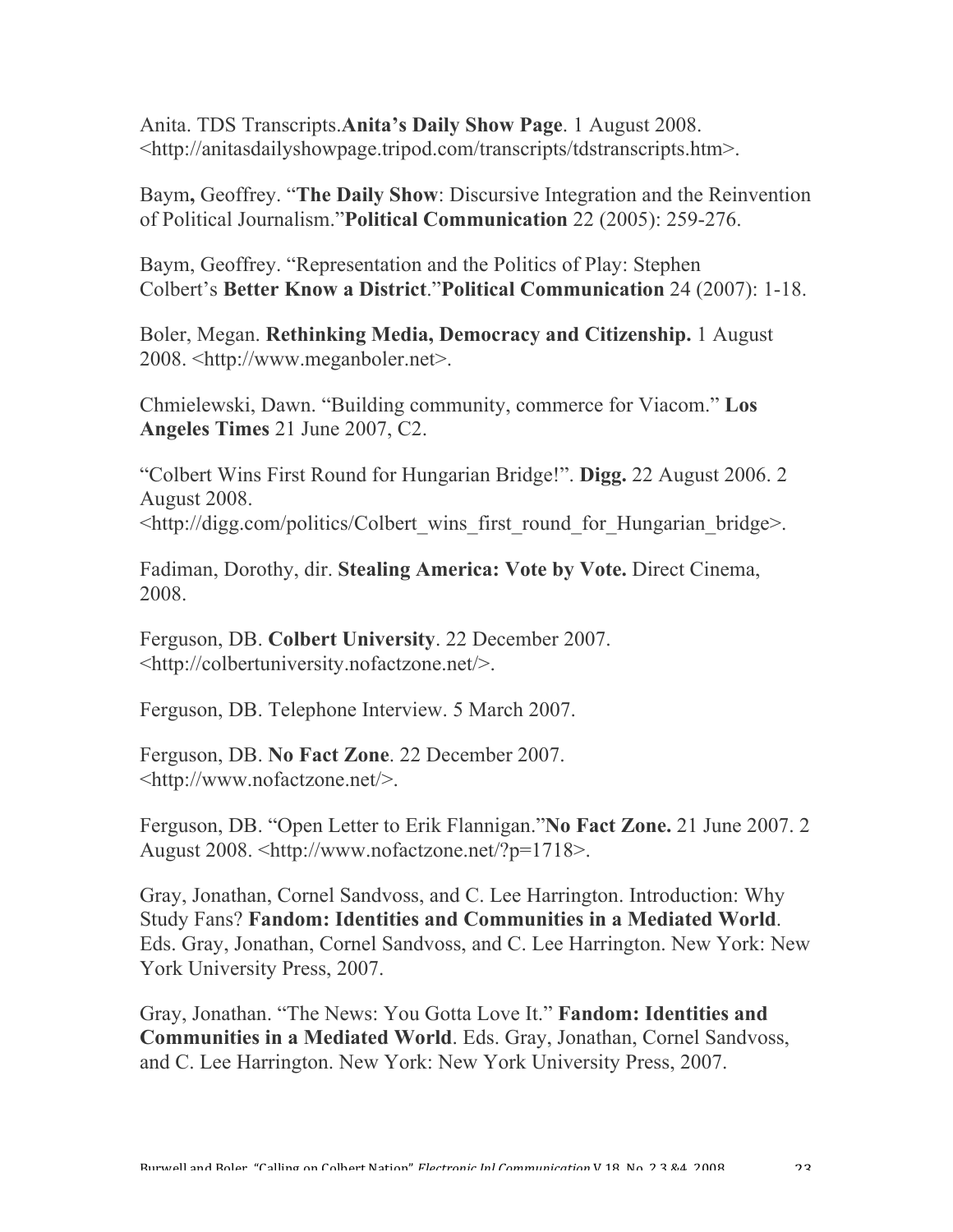--------- **Watching with** The Simpsons**: Television, Parody and Intertextuality**. New York: Routledge, 2006.

Griffin, Dustin. **Satire: A Critical Reintroduction.** Lexington: University of Kentucky Press, 1994.

Harvard Institute of Politics. **A conversation with Stephen Colbert**. (1 December 2006) 9 December 2007. <http://video.google.com/videoplay?docid=5550134133036374310>.

Hutcheon, Linda. **The Politics of Postmodernism**. 2 nd ed. London: Routledge, 2002.

---------**Irony's Edge: The Theory and Politics of Irony**. London: Routledge, 1994.

Jenkins, Henry. **Convergence Culture: Where Old and New Media Collide**. New York: New York University Press, 2006.

---------**"Intensities** interviews Henry Jenkins." **Intensities: The Journal of Cult Media**, 2. (2001). 21 December 2007. <http://intensities.org/Essays/Jenkins.pdf>.

Linkins, Jason. **Colbert: Content for It-Getters.** 20 April 2007. 20 August 2008. <http://www.huffingtonpost.com/eat-the-press/2007/04/20/colbertcontent-for-itg e 46416.html>.

Marcus, George E., W. Russell Neuman, and Michael MacKuen. **Affective Intelligence and Political Judgement.** Chicago: University of Chicago Press, 2000.

Marres, Noortje. "There is Drama in Networks." **Interact or Die**. Eds. Joke Brouwer and Arjen Mulder. Rotterdam: NAI. 2007.

Massumi, Brian. **Parables for the Virtual: Movement, Affect, Sensation**. Durham, NC: Duke University Press, 2002.

Rein, Lisa. Telephone Interview. 14 March 2007.

Rein, Lisa. **On Lisa Rein's Radar.** 22 December 2007. <http://onlisareinsradar.com/>.